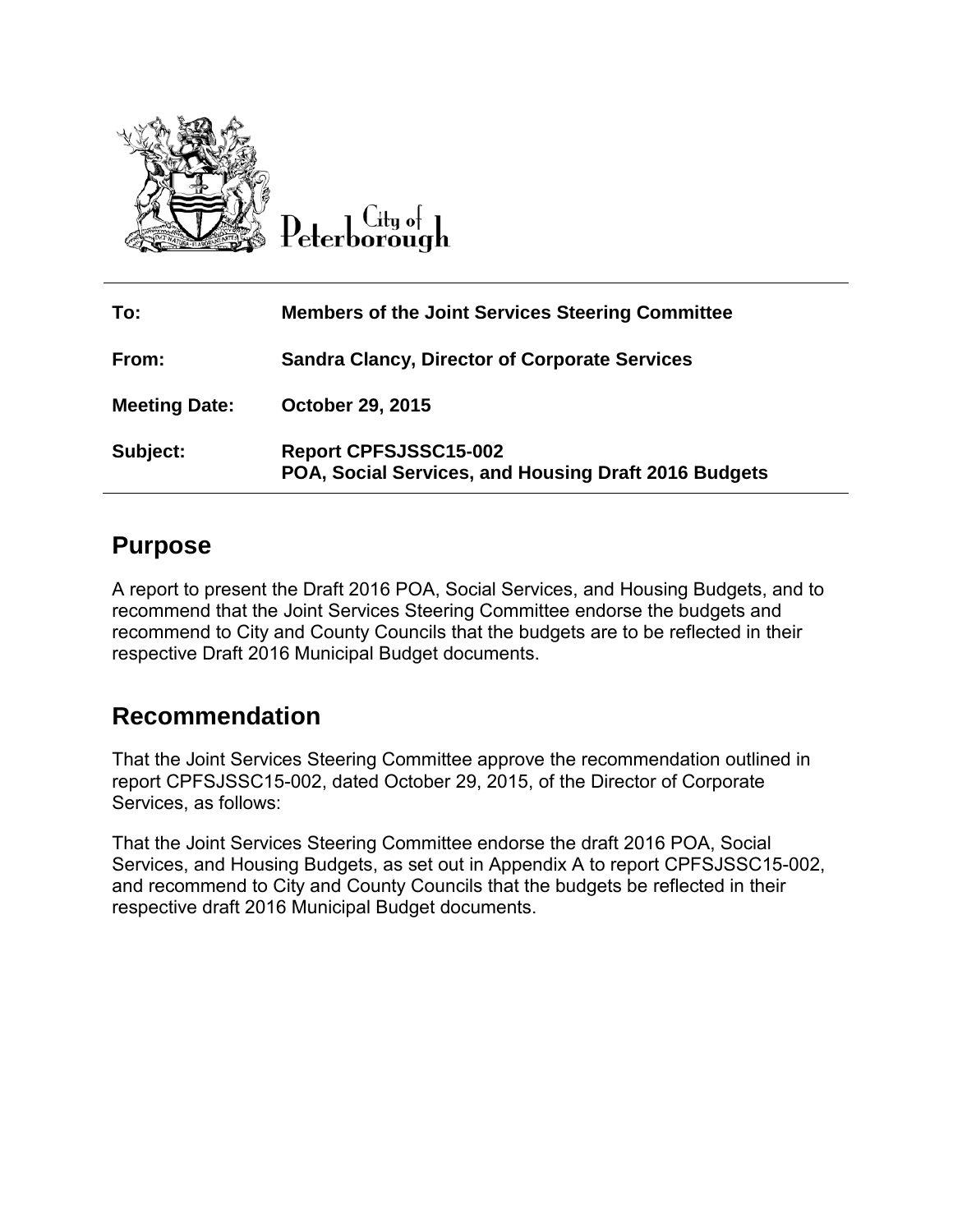## **Budget and Financial Implications**

| <b>Description</b>         | <b>2015 Net</b><br><b>Funding</b><br><b>Requirement</b> | <b>2016 Net</b><br><b>Funding</b><br><b>Requirement</b> | \$ Change  | % Change         |
|----------------------------|---------------------------------------------------------|---------------------------------------------------------|------------|------------------|
| Col 1                      | Col 2                                                   | Col <sub>3</sub>                                        | Col 4      | Col <sub>5</sub> |
| County                     |                                                         |                                                         |            |                  |
| POA (Net revenues)         | (625, 776)                                              | (553, 271)                                              | 72,505     | 11.6%            |
| <b>Social Assistance</b>   | 1,518,800                                               | 1,410,578                                               | (108, 222) | $-7.1%$          |
| <b>Children's Services</b> | 603,767                                                 | 660,165                                                 | 56,398     | 9.3%             |
| Housing                    | 5,135,761                                               | 5,316,404                                               | 180,643    | 3.5%             |
| <b>Total County</b>        | 6,632,552                                               | 6,833,876                                               | 201,324    | 3.0%             |
| <b>City</b>                |                                                         |                                                         |            |                  |
| POA (Net revenues)         | (533,068)                                               | (467, 524)                                              | 65,544     | 12.3%            |
| <b>Social Assistance</b>   | 6,774,764                                               | 6,398,859                                               | (375, 905) | $-5.5%$          |
| <b>Children's Services</b> | 1,446,390                                               | 1,499,329                                               | 52,939     | 3.7%             |
| Housing                    | 4,374,908                                               | 4,539,516                                               | 164,608    | 3.8%             |
| <b>Total City</b>          | 12,062,994                                              | 11,970,180                                              | (92, 814)  | $-0.77%$         |

The following chart summarizes the net tax levy impacts for the City and County.

## **Background**

City staff will be presenting the attached draft 2016 budgets for the POA, Social Services, and Housing areas during the October 29, 2015 Joint Services Steering Committee.

The overall percentage increase for the County is 3% while the City is experiencing a 0.77% decrease. This is being driven by several factors. The County's share of the prior year's weighted assessment has increased to 54.2%, up from 54% in 2015. This impacts the sharing of net POA revenues and the County's share of the Housing budget.

With Social Assistance, Ontario Works caseloads have been budgeted with a zero net increase for both the City and County, however, the average cost per case continues to increase for both municipalities and is based upon actual experience. For 2016, it is expected that the average cost per case for the City will increase 1.2% or \$8.57 to an average of \$698.15 and the average cost per case will increase 2.5% for the County or \$17.02 for an average total of \$694.39.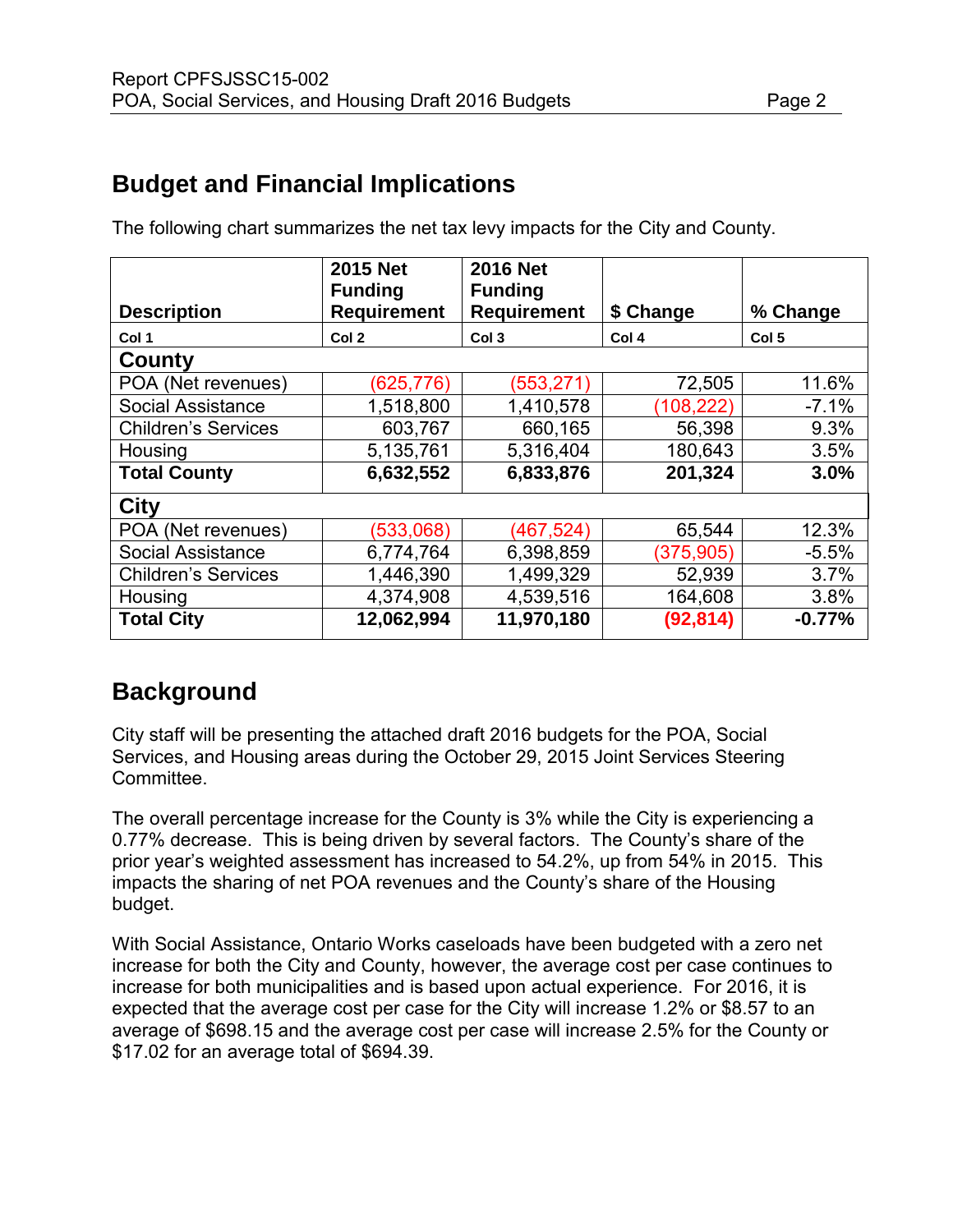Within Children's Services, licensed child care spaces have increased, primarily due to growth in the before and after school programs. This has changed the City/County cost shares from 74/26% to 72/28% in 2016.

Submitted by,

Sandra Clancy Director of Corporate Services

Contact Name

Sandra Clancy Director of Corporate Services Phone: 705-742-7777, Ext. 1863 Toll Free: 1-855-738-3755, Ext. 1863 Fax: 705-876-4607 E-mail: [sclancy@peterborough.ca](mailto:sclancy@peterborough.ca)

Attachments: Appendix A Draft 2016 Budgets for: - POA

- Social Services
- Housing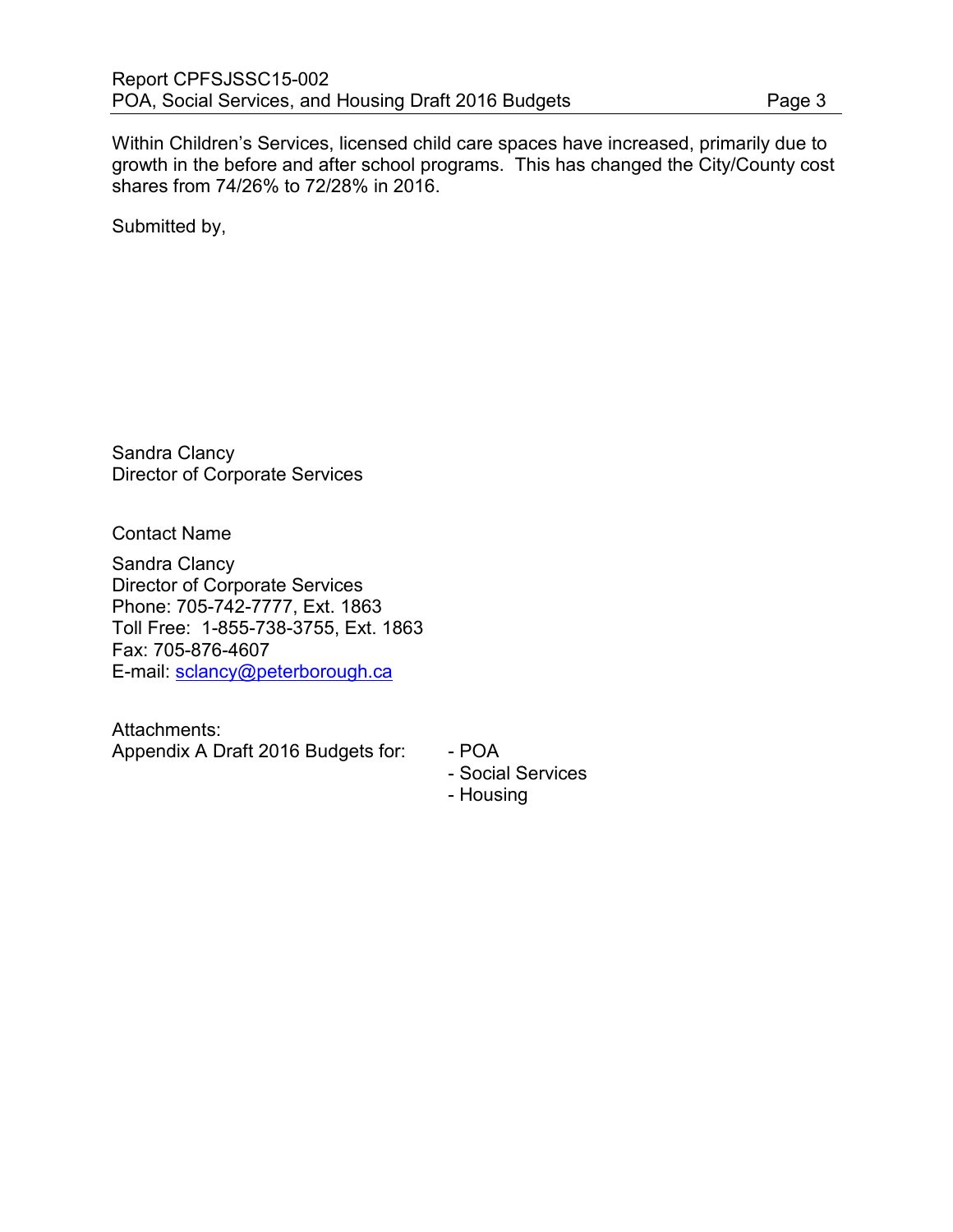## **Appendix A**

Draft 2016 Budgets for POA, Social Services, Social Housing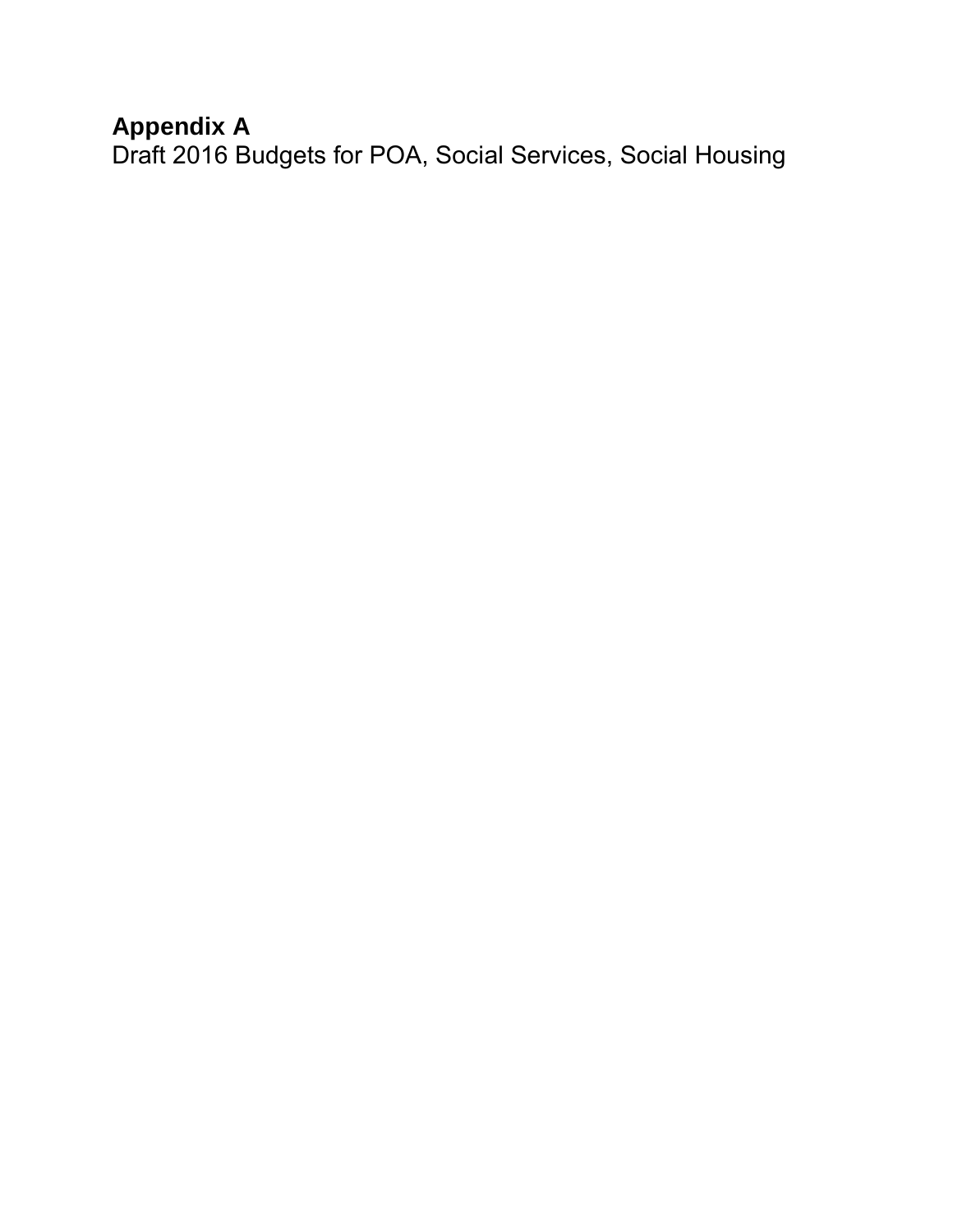| <b>CITY OF PETERBOROUGH</b>           |                              |               |                     |               |                              |  |
|---------------------------------------|------------------------------|---------------|---------------------|---------------|------------------------------|--|
|                                       | <b>2016 Operating Budget</b> |               |                     |               |                              |  |
|                                       |                              | 2015          |                     |               | Variances 2015 - 2016 Budget |  |
| <b>Description</b>                    | 2015 Approved                | Preliminary   | 2016<br>Recommended | Over (Under)  | Over (Under)                 |  |
|                                       |                              | <b>Actual</b> |                     | 2015 Budget % | 2015 Budget \$               |  |
| <b>POA Office</b>                     |                              |               |                     |               |                              |  |
| <b>Expenditures</b>                   |                              |               |                     |               |                              |  |
| Provincial Offences Act Office        | 1,241,156                    | 1,244,846     | 1,291,205           | 4.0%          | 50,049                       |  |
|                                       | 1,241,156                    | 1,244,846     | 1,291,205           | 4.0%          | 50,049                       |  |
| <b>Revenues</b>                       |                              |               |                     |               |                              |  |
| Provincial Offences Act Office        | 1,774,224                    | 1,978,423     | 1,758,729           | $-0.9\%$      | $-15,495$                    |  |
|                                       | 1,774,224                    | 1,978,423     | 1,758,729           | $-0.9%$       | $-15,495$                    |  |
| <b>Net Requirements</b>               |                              |               |                     |               |                              |  |
| <b>Provincial Offences Act Office</b> | $-533,068$                   | -733,577      | -467,524            | 12.3%         | 65,544                       |  |
|                                       | $-533,068$                   | $-733,577$    | -467,524            | 12.3%         | 65,544                       |  |

2016 Note: The \$1,758,729 Budgeted Revenues for POA is comprised of Gross Budgeted POA Revenues (\$2,312,000) less the County's share of POA Net revenues (\$553,271)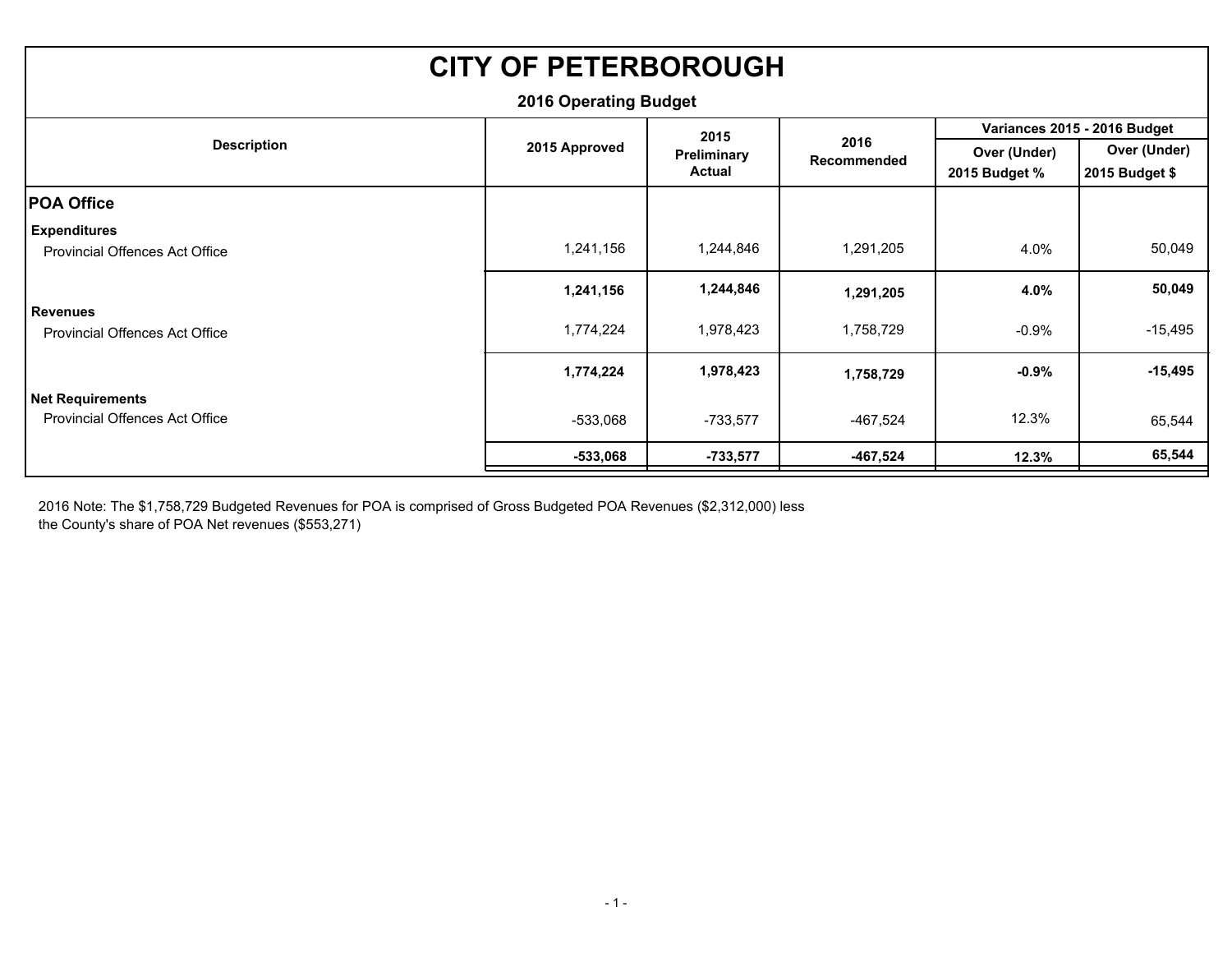## **2016 Operating Budget**

Form 1

| Department:                  | <b>Legal Services</b>                                                                                                          | <b>Activity Name:</b>               |             | <b>Provincial Offences Office</b> |             |                    |
|------------------------------|--------------------------------------------------------------------------------------------------------------------------------|-------------------------------------|-------------|-----------------------------------|-------------|--------------------|
| <b>Division:</b>             | <b>Provincial Offences Office</b>                                                                                              | <b>Budget Account #:</b>            | 101-183     |                                   |             |                    |
| <b>Statement of Purpose:</b> |                                                                                                                                |                                     | 2013        | 2014                              | 2015        |                    |
|                              | The Provincial Offences Office is responsible for administration,<br>courtroom support and municipal prosecution of Provincial | <b>Defaulted Fines</b><br>Collected | \$1,206,266 | \$1,161,777                       | \$1,226,712 |                    |
|                              | Offences Act (POA) offences as well as municipal by-laws within<br>the City and County of Peterborough. The POA office ensures | <b>Charges Filed</b>                |             | 2013                              | 2014        | 2015<br>(Forecast) |
|                              | compliance with the Act, the Memorandum of Understanding<br>(MOU) with the Ministry of the Attorney General and the            | Federal Part 1 & Part 3             |             | 136                               | 129         | 66                 |
|                              | Inter-municipal Service Agreement.                                                                                             | Part 1 Tickets                      |             | 18,464                            | 18,715      | 19,203             |
| Highlights:                  |                                                                                                                                | Parking                             |             | 6,849                             | 6,403       | 6,504              |
|                              | Net revenues are divided between the City and County of<br>Peterborough based on the prior year's relative weighted            | Part 3 Informations                 |             | 1,906                             | 1,426       | 1,464              |
|                              | assessment. The County's share for 2016 is 54.2%, up from<br>54% in 2015. The City's share is 45.8%.                           | Totals                              |             | 27,355                            | 26,673      | 27,237             |
|                              |                                                                                                                                |                                     |             |                                   |             |                    |

The number of charges issued is the primary driver of the POA Court system, however the Court has no influence on the number of charges issued by enforcement agencies. The charges laid are based on the type of offences that occur and the enforcement resources available to address those offences. POA revenues are generated by payment of fines and it is anticipated that fine revenue will remain constant.

Staff negotiated a three year lease extension with the Ministry of the Attorney General for its continued use of 70 Simcoe Street. Since that building is owned by the City, a POA Facility Needs Study has been budgeted for \$25,000 in 2016's Capital Budget.

### **Performance Data/Work Program:**

In 2014, the collection of defaulted fines decreased by 3% and charges filed by 2%.

- 2 -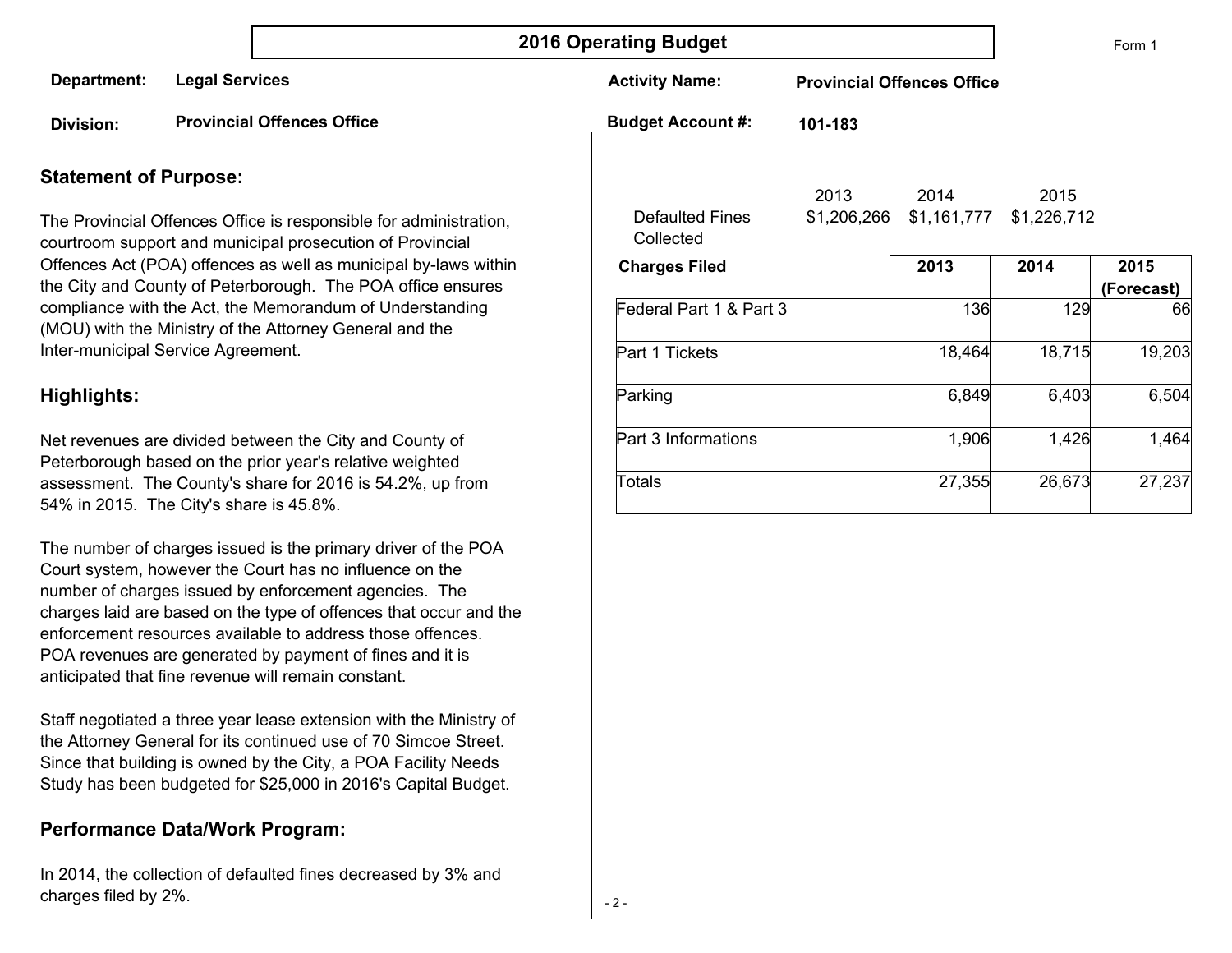**2016 Operating Budget**

|                            |               | 2015          |                     | Variances 2015 - 2016 Budget |                |  |
|----------------------------|---------------|---------------|---------------------|------------------------------|----------------|--|
| <b>Description</b>         | 2015 Approved | Preliminary   | 2016<br>Recommended | Over (Under)                 | Over (Under)   |  |
|                            |               | <b>Actual</b> |                     | 2015 Budget %                | 2015 Budget \$ |  |
| <b>POA Office</b>          |               |               |                     |                              |                |  |
| <b>Expenditures</b>        |               |               |                     |                              |                |  |
| Personnel                  | 683,597       | 686,986       | 737,455             | 7.9%                         | 53,858         |  |
| Contractual                | 333,540       | 333,540       | 332,405             | $-0.3%$                      | $-1,135$       |  |
| Materials, Supplies        | 44,170        | 44,170        | 43,770              | $-0.9%$                      | $-400$         |  |
| Repairs, Maintenance       | 500           | 500           | 500                 | 0.0%                         | $\mathbf 0$    |  |
| Fees                       | 86,277        | 86,277        | 83,255              | $-3.5%$                      | $-3,022$       |  |
| Inter-departmental Charges | 41,437        | 41,437        | 42,300              | 2.1%                         | 863            |  |
| New Equipment              | 1,000         | 1,001         | 1,000               | $0.0\%$                      | $\mathbf 0$    |  |
| Rentals                    | 35,000        | 35,000        | 33,000              | $-5.7%$                      | $-2,000$       |  |
| Travelling, Training       | 15,635        | 15,935        | 17,520              | 12.1%                        | 1,885          |  |
|                            | 1,241,156     | 1,244,846     | 1,291,205           | 4.0%                         | 50,049         |  |
| <b>Revenues</b>            |               |               |                     |                              |                |  |
| Fine Revenue               | 2,400,000     | 2,712,000     | 2,312,000           | $-3.7%$                      | $-88,000$      |  |
|                            |               |               |                     |                              |                |  |
| <b>Net Municipal Share</b> | $-1,158,844$  | $-1,467,154$  | $-1,020,795$        | $-11.9%$                     | 138,049        |  |
| <b>County Allocation</b>   | 625,776       | 733,577       | 553,271             | $-11.6%$                     | $-72,505$      |  |
| <b>NET REQUIREMENT</b>     | $-533,068$    | $-733,577$    | $-467,524$          | $-12.3%$                     | 65,544         |  |
|                            |               |               |                     |                              |                |  |
|                            |               |               |                     |                              |                |  |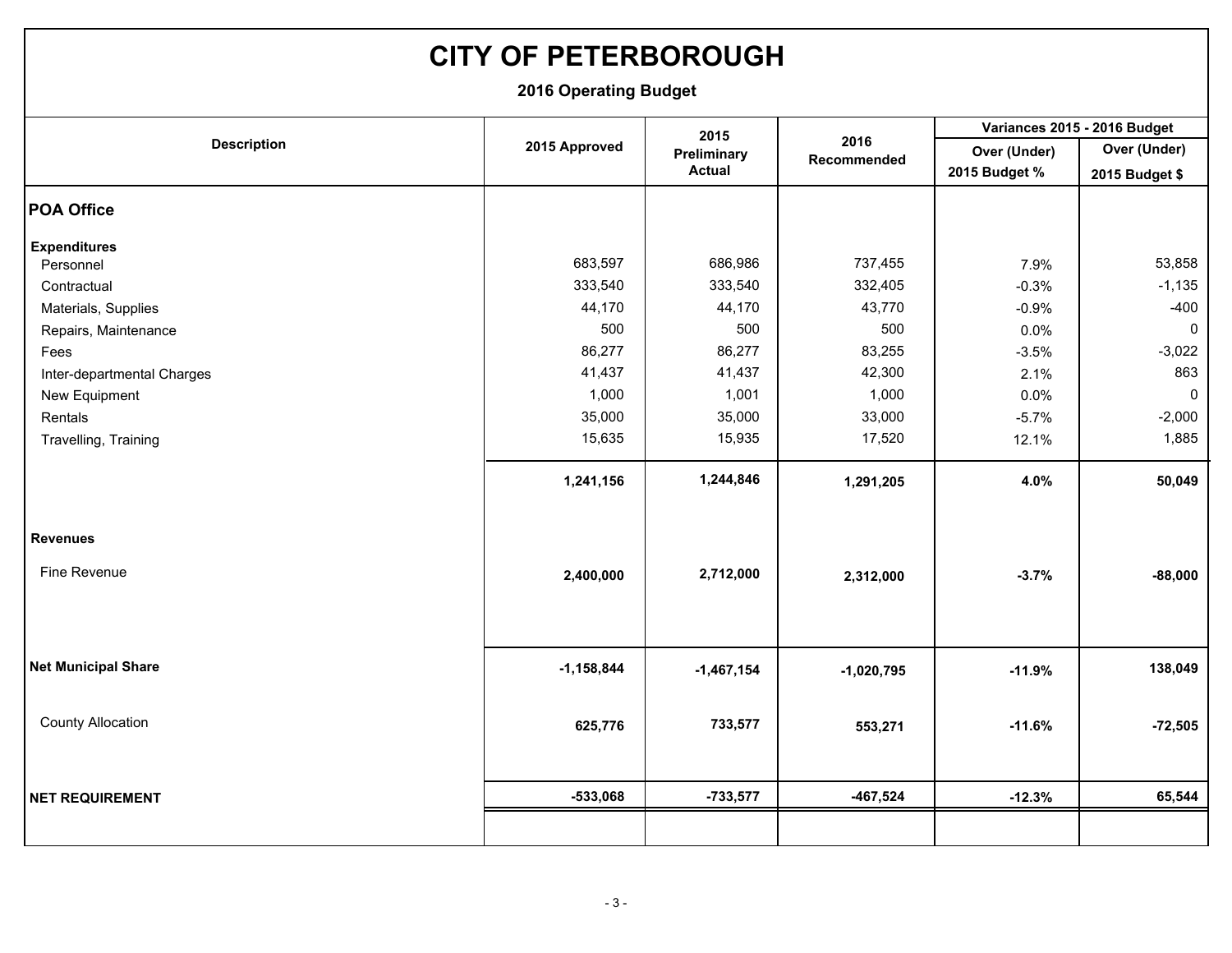| Department:                                         | <b>Corporate Services</b>                  | $3 - 1.05$<br><b>Budget Reference #:</b>                                                                                                                                                                                                                                                                                                                                                                                                                                                                                                                                                      |
|-----------------------------------------------------|--------------------------------------------|-----------------------------------------------------------------------------------------------------------------------------------------------------------------------------------------------------------------------------------------------------------------------------------------------------------------------------------------------------------------------------------------------------------------------------------------------------------------------------------------------------------------------------------------------------------------------------------------------|
| Division:                                           | Finance - Property                         |                                                                                                                                                                                                                                                                                                                                                                                                                                                                                                                                                                                               |
| <b>Project Name &amp; Description</b>               |                                            | <b>Project Detail, Justification &amp; Reference Map</b>                                                                                                                                                                                                                                                                                                                                                                                                                                                                                                                                      |
| POA Facility Needs Study<br><b>Commitments Made</b> |                                            | The necessity to combine the Provincial Offenses Act (POA) Office<br>and Courtroom into one facility can be accommodated in the City<br>owned building at 70 Simcoe Street. The Lease agreement in place<br>with the Ministry of the Attorney General will expire December 31,<br>2017 with two optional three month extensions until June 30, 2018.                                                                                                                                                                                                                                          |
|                                                     | <b>Effects on Future Operating Budgets</b> | The purpose-built building is ideal to relocate all of the POA<br>operations, with renovations to be determined. However the space<br>requirement needs of the POA (in compliance with the Provincial<br>Guidelines for Courthouses) is less than the actual square footage<br>of the building and therefore uses of the remaining space must also<br>be determined through the POA Facility Needs Study.<br><b>Accessibility Considerations</b><br>Full accessibility requirements of the entire facility will be included in<br>any re-design of the facility to comply with current codes. |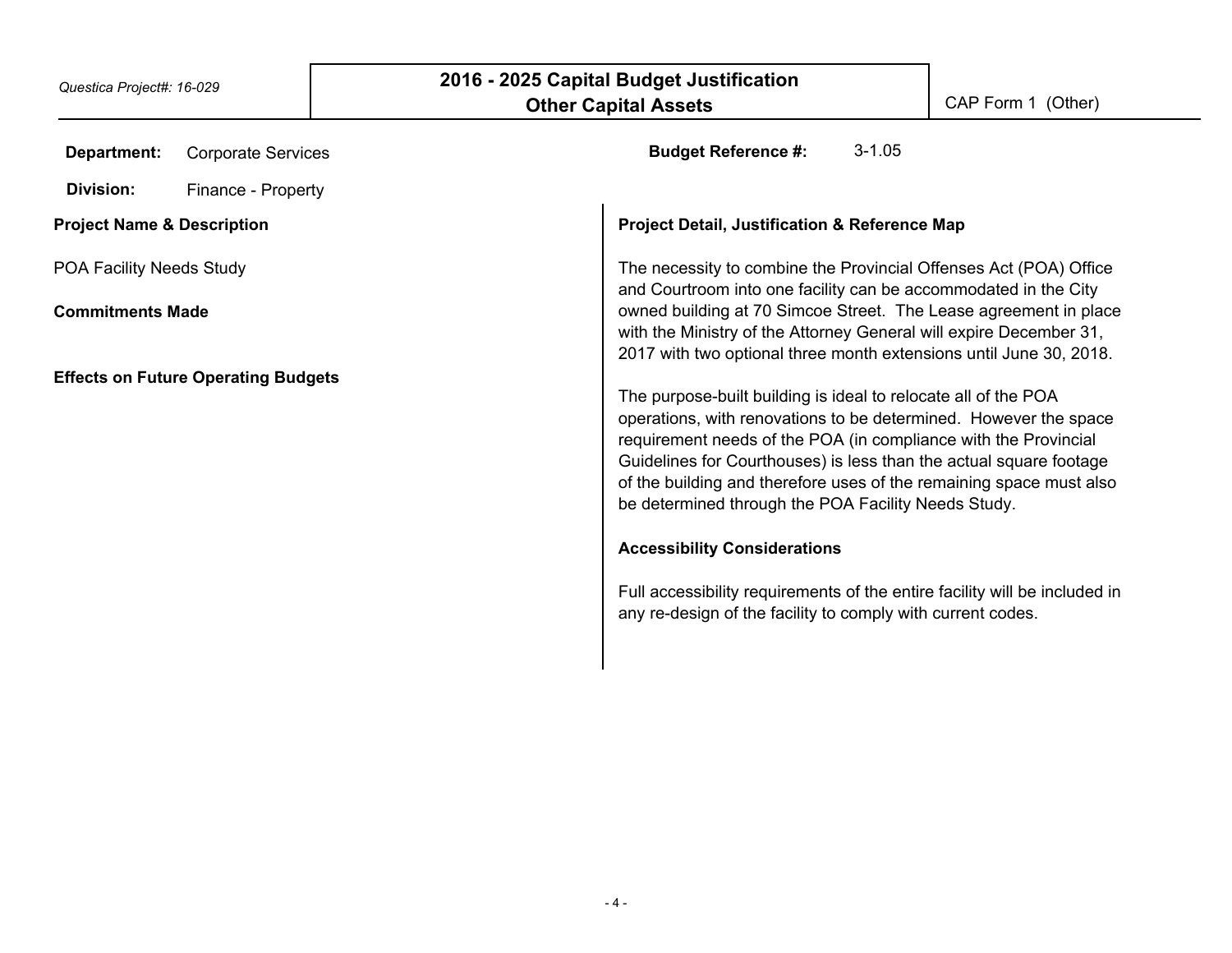## **Other Capital Assets Ten Year Capital Budget Estimates 2016-2025 & Subsequent Years**

|                                                                          |                          | Project                          | Approved |      | <b>REQUESTED</b> |      |      |      | 2021 to | 2026 to |
|--------------------------------------------------------------------------|--------------------------|----------------------------------|----------|------|------------------|------|------|------|---------|---------|
|                                                                          |                          | Total                            | Pre-2016 | 2016 | 2017             | 2018 | 2019 | 2020 | 2025    | 2040    |
| <b>Department</b>                                                        | Corporate Services       |                                  |          |      |                  |      |      |      |         |         |
| <b>Division</b>                                                          | Finance - Property       |                                  |          |      |                  |      |      |      |         |         |
| <b>Project Description</b>                                               | POA Facility Needs Study |                                  |          |      |                  |      |      |      |         |         |
| Project #                                                                | $3 - 1.05$               |                                  |          |      |                  |      |      |      |         |         |
| <b>Expenditures</b><br><b>Contractual Services</b>                       |                          | 25.0                             |          | 25.0 |                  |      |      |      |         |         |
| <b>Total Direct Revenue</b>                                              |                          |                                  |          |      |                  |      |      |      |         |         |
| Direct Revenue<br>Other Mun-grants & fees<br><b>Total Direct Revenue</b> |                          | 13.5<br>13.5                     |          | 13.5 |                  |      |      |      |         |         |
| <b>Net Requirements</b>                                                  |                          |                                  |          | 13.5 |                  |      |      |      |         |         |
| To Be Financed From:                                                     |                          | 11.5                             |          | 11.5 |                  |      |      |      |         |         |
| <b>Capital Levy</b>                                                      |                          | $\underline{\hspace{1.5mm}11.5}$ |          | 11.5 |                  |      |      |      |         |         |
|                                                                          |                          |                                  |          |      |                  |      |      |      |         |         |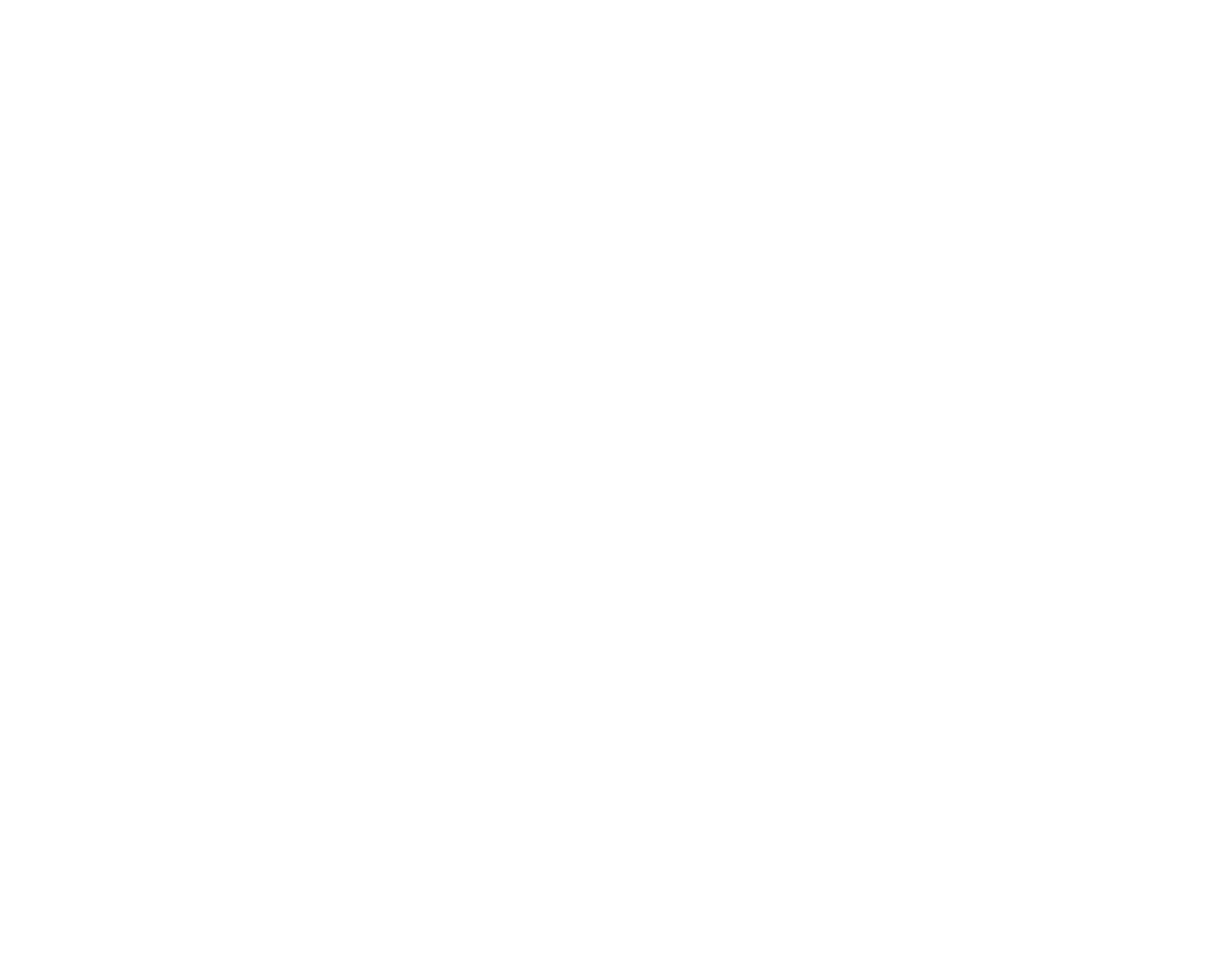**2016 Operating Budget**

|                                                      |                                               | 2015       |                     | Variances 2015 - 2016 Budget  |                                |  |
|------------------------------------------------------|-----------------------------------------------|------------|---------------------|-------------------------------|--------------------------------|--|
| <b>Description</b>                                   | 2015 Approved<br>Preliminary<br><b>Actual</b> |            | 2016<br>Recommended | Over (Under)<br>2015 Budget % | Over (Under)<br>2015 Budget \$ |  |
| <b>Social Assistance</b>                             |                                               |            |                     |                               |                                |  |
| <b>Expenditures</b>                                  |                                               |            |                     |                               |                                |  |
| Ontario Works Administration and Employment Services | 10,825,509                                    | 10,816,313 | 11,625,547          | 7.4%                          | 800,038                        |  |
| <b>Ontario Works Mandatory Benefits</b>              | 33,245,000                                    | 32,991,000 | 33,736,000          | 1.5%                          | 491,000                        |  |
| <b>Discretionary Benefits</b>                        | 1,688,390                                     | 1,688,390  | 1,688,390           | 0.0%                          |                                |  |
| Homemakers and Nurses                                | 100,000                                       | 100,000    | 100,000             | 0.0%                          | $\Omega$                       |  |
| Housing and Homelessness                             | 4,166,110                                     | 4,316,110  | 4,119,124           | $-1.1%$                       | $-46,986$                      |  |
| <b>Addiction Services</b>                            | 572,036                                       | 572,036    | 603,127             | 5.4%                          | 31,091                         |  |
|                                                      | 50,597,045                                    | 50,483,849 | 51,872,188          | 2.5%                          | 1,275,143                      |  |
| <b>Revenues - County Contribution</b>                |                                               |            |                     |                               |                                |  |
| Ontario Works Administration and Employment Services | 707,195                                       | 672,393    | 769,641             | 8.8%                          | 62,446                         |  |
| <b>Ontario Works Mandatory Benefits</b>              | 483,750                                       | 484,881    | 334,428             | $-30.9%$                      | $-149,322$                     |  |
| <b>Discretionary Benefits</b>                        | 66,371                                        | 62,068     | 57,476              | $-13.4%$                      | $-8,895$                       |  |
| Homemakers and Nurses                                | 4,554                                         | 4,554      | 4,554               | 0.0%                          |                                |  |
| Housing and Homelessness                             | 246,000                                       | 246,000    | 230,023             | $-6.5%$                       | $-15,977$                      |  |
| <b>Addiction Services</b>                            | 10,930                                        | 10,930     | 14,456              | 32.3%                         | 3,526                          |  |
|                                                      | 1,518,800                                     | 1,480,826  | 1,410,578           | $-7.1%$                       | $-108,222$                     |  |
| <b>Revenues - Provincial &amp; Other</b>             |                                               |            |                     |                               |                                |  |
| Ontario Works Administration and Employment Services | 6,665,536                                     | 6,861,049  | 7,125,141           | 6.9%                          | 459,605                        |  |
| <b>Ontario Works Mandatory Benefits</b>              | 30,434,176                                    | 30,202,517 | 31,812,662          | 4.5%                          | 1,378,486                      |  |
| <b>Discretionary Benefits</b>                        | 1,143,462                                     | 1,147,765  | 1,112,357           | $-2.7%$                       | $-31,105$                      |  |
| Homemakers and Nurses                                | 80,000                                        | 80,000     | 80,000              | 0.0%                          |                                |  |
| Housing and Homelessness                             | 3,472,563                                     | 3,622,513  | 3,414,500           | $-1.7%$                       | $-58,063$                      |  |
| <b>Addiction Services</b>                            | 507,744                                       | 507,744    | 518,091             | 2.0%                          | 10,347                         |  |
|                                                      | 42,303,481                                    | 42,421,587 | 44,062,751          | 4.2%                          | 1,759,270                      |  |
| <b>Net Requirements</b>                              |                                               |            |                     |                               |                                |  |
| Ontario Works Administration and Employment Services | 3,452,778                                     | 3,282,871  | 3,730,765           | 8.1%                          | 277,987                        |  |
| <b>Ontario Works Mandatory Benefits</b>              | 2,327,074                                     | 2,303,602  | 1,588,910           | $-31.7%$                      | -738,164                       |  |
| <b>Discretionary Benefits</b>                        | 478,557                                       | 478,557    | 518,557             | 8.4%                          | 40,000                         |  |
| Homemakers and Nurses                                | 15,446                                        | 15,446     | 15,446              | 0.0%                          |                                |  |
| Housing and Homelessness                             | 447,547                                       | 447,597    | 474,601             | 6.0%                          | 27,054                         |  |
| <b>Addiction Services</b>                            | 53,362                                        | 53,362     | 70,580              | 32.3%                         | 17,218                         |  |
|                                                      | 6,774,764                                     | 6,581,435  | 6,398,859           | $-5.5%$                       | $-375,905$                     |  |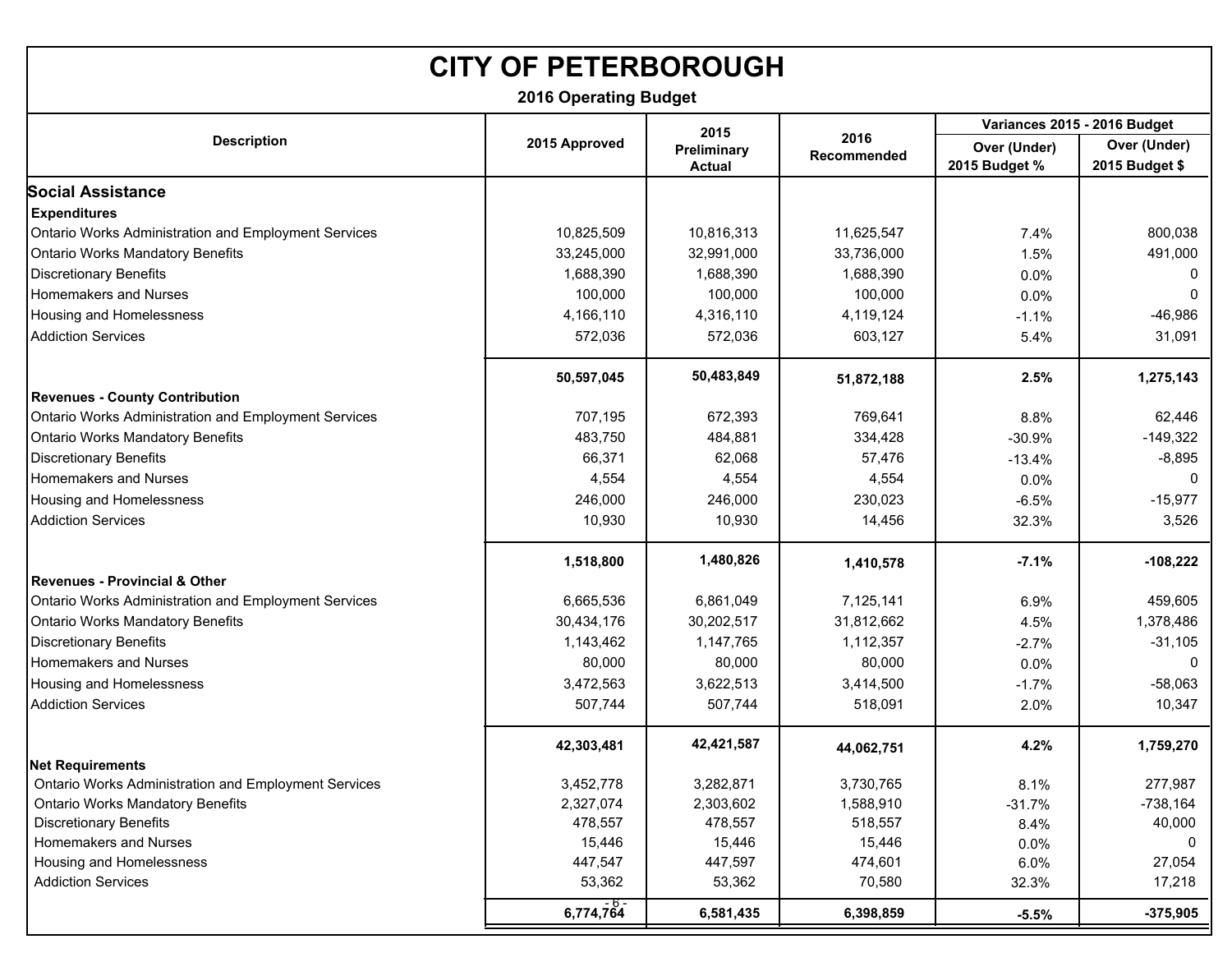**Department: Community Services** **Activity Name:** 

**Social Assistance and Homelessness**

**Division: Social Service**

## **Statement of Purpose:**

To provide for personnel and other client program costs to deliver Financial Assistance, Employment Services, Homemakers services and Homelessness Intervention. Eligible residents receive help with costs of food, shelter, clothing and health related items, as well as job search and skills training.

## **Highlights:**

The Provincial upload of social assistance benefit costs continues. In 2016, benefits will be cost shared 94.2% by the Province and 5.8% by municipalities. As a result, the net municipal social assistance budgets are decreasing. The gross cost per case has increased by 1.5% due to benefit enhancements announced by the Province.

An additional 0.4 FTE staff is requested in the OW administration line. This is proposed to be effective July 1, 2016 and would result in a part time permanent position move to full time. The position is focused on Training and Development and Quality Assurance. Succession planning, training in new systems and ongoing customer service improvements require additional management resourcing to be effective.

The municipal contribution towards Discretionary Benefits will continue through a combination of Social Services Reserve contribution of \$61,814 and an allocation of \$40,000 of upload.

The Ministry of Municipal Affairs and Housing has confirmed the Community Homelessness Prevention Initiative (CHPI) funding of \$3,314,500 for the next two fiscal years (to March 31, 2017). Additional investments in Housing First programming from Ministry of Health have resulted in less need to fund mental

**Budget Account #:** 

**521, 525, 527, 532, 539, 546, 555, 557, 563, 564, 577**

health programming through the municipal budget. However, there continues to be a significant need to help people obtain or retain housing, as noted in the December 1, 2014 Report CSSS14-008 Community Homelessness Prevention Initiative Funding. To sustain 2015 levels, an additional \$100,000 draw from the City reserve is proposed and an increase in the net requirement of \$27,054. Although Schedule A of the Consolidated Service Manager Agreement currently caps the contribution to homelessness at \$204,000, the request from the County for 2015 is \$230,023. The additional contribution from the County and increase to the City requirement will result in approximately \$1.8 million overall for the Housing Stability Fund (HSF). CHPI funding will also be used towards rent supplements including some additional rent supplements associated with the Housing First initiative.

## **Performance Data/Work Program:**

\* This chart includes City and County figures.

| <b>Social Assistance Statistics</b>                   | 2014          | 2015          | 2016       |
|-------------------------------------------------------|---------------|---------------|------------|
|                                                       | <b>Actual</b> | <b>Budget</b> | (Forecast) |
| OW Caseload                                           | 3,833         | 3,962         | 3,962      |
| <b>Gross OW Monthly Cost per</b><br>Case              | \$675.75      | \$687.45      | \$697.49   |
| # of Issuances of HSF for OW &<br><b>ODSP Clients</b> | 3,388         | 3,384         | 3,384      |
| <b>Shelter Days of Care Provided</b>                  | 22,154        | 21,931        | 21,931     |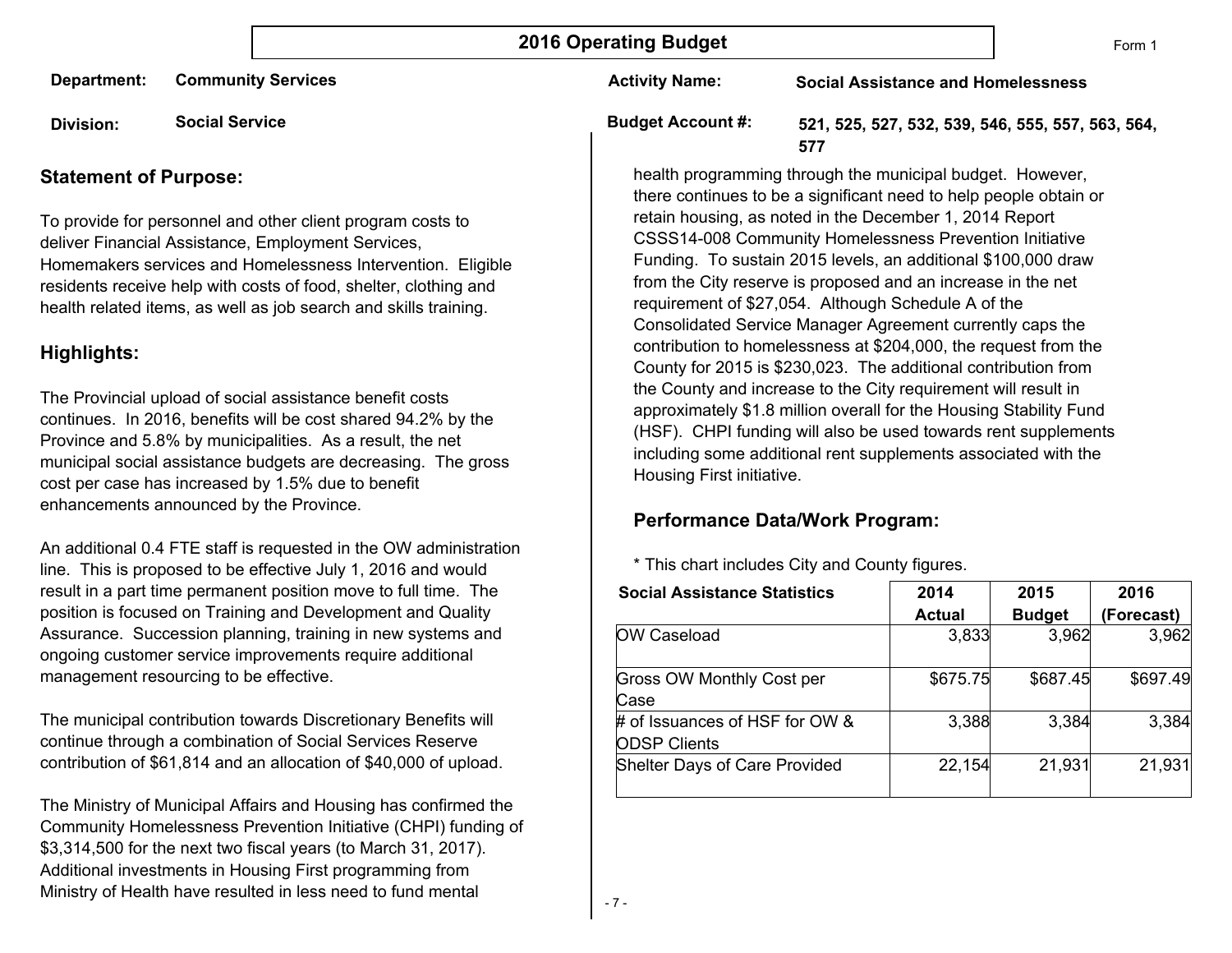**2016 Operating Budget**

|                                          |               | 2015          |                            | Variances 2015 - 2016 Budget |                |  |
|------------------------------------------|---------------|---------------|----------------------------|------------------------------|----------------|--|
| <b>Description</b>                       | 2015 Approved | Preliminary   | 2016<br><b>Recommended</b> | Over (Under)                 | Over (Under)   |  |
|                                          |               | <b>Actual</b> |                            | 2015 Budget %                | 2015 Budget \$ |  |
| <b>Social Assistance</b>                 |               |               |                            |                              |                |  |
| <b>Expenditures</b>                      |               |               |                            |                              |                |  |
| Personnel                                | 7,428,285     | 7,428,295     | 8,068,607                  | 8.6%                         | 640,322        |  |
| Contractual                              | 41,073,430    | 40,819,100    | 41,579,349                 | 1.2%                         | 505,919        |  |
| Materials, Supplies                      | 114,008       | 112,209       | 114,310                    | 0.3%                         | 302            |  |
| Repairs, Maintenance                     | 10,000        | 10,000        | 20,000                     | 100.0%                       | 10,000         |  |
| Debt Charges                             | 187,439       | 187,439       | 278,095                    | 48.4%                        | 90,656         |  |
| Fees                                     | 7,342         | 6,842         | 6,894                      | $-6.1%$                      | $-448$         |  |
| Inter-departmental Charges               | 994,821       | 1,144,821     | 1,000,785                  | 0.6%                         | 5,964          |  |
| New Equipment                            | 24,000        | 34,000        | 34,000                     | 41.7%                        | 10,000         |  |
| Rentals                                  | 635,016       | 620,000       | 640,000                    | 0.8%                         | 4,984          |  |
| Travelling, Training                     | 159,636       | 158,075       | 167,080                    | 4.7%                         | 7,444          |  |
| Recoveries                               | $-36,932$     | $-36,932$     | $-36,932$                  | 0.0%                         | $\mathbf 0$    |  |
|                                          | 50,597,045    | 50,483,849    | 51,872,188                 | 2.5%                         | 1,275,143      |  |
| <b>Revenues</b>                          |               |               |                            |                              |                |  |
| Ontario grants                           | 41,349,633    | 41,465,806    | 43,284,965                 | 4.7%                         | 1,935,332      |  |
| County and Other Municipal grants & fees | 1,518,800     | 1,480,826     | 1,410,578                  | $-7.1%$                      | $-108,222$     |  |
| Fees, Service Charges, Donations         | 575,080       | 616,854       | 589,080                    | 2.4%                         | 14,000         |  |
| Transfers from Own funds                 | 72,254        | 72,254        | $\Omega$                   | $-100.0%$                    | $-72,254$      |  |
| <b>Contribution from Reserve</b>         | 306,514       | 266,674       | 161,814                    | $-47.2%$                     | $-144,700$     |  |
| <b>Contributions From Capital Fund</b>   | 0             | 0             | 26,892                     | 0.0%                         | 26,892         |  |
|                                          | 43,822,281    | 43,902,414    | 45,473,329                 | 3.8%                         | 1,651,048      |  |
|                                          |               |               |                            |                              |                |  |
| <b>NET REQUIREMENT</b>                   | 6,774,764     | 6,581,435     | 6,398,859                  | $-5.5%$                      | $-375,905$     |  |
|                                          |               |               |                            |                              |                |  |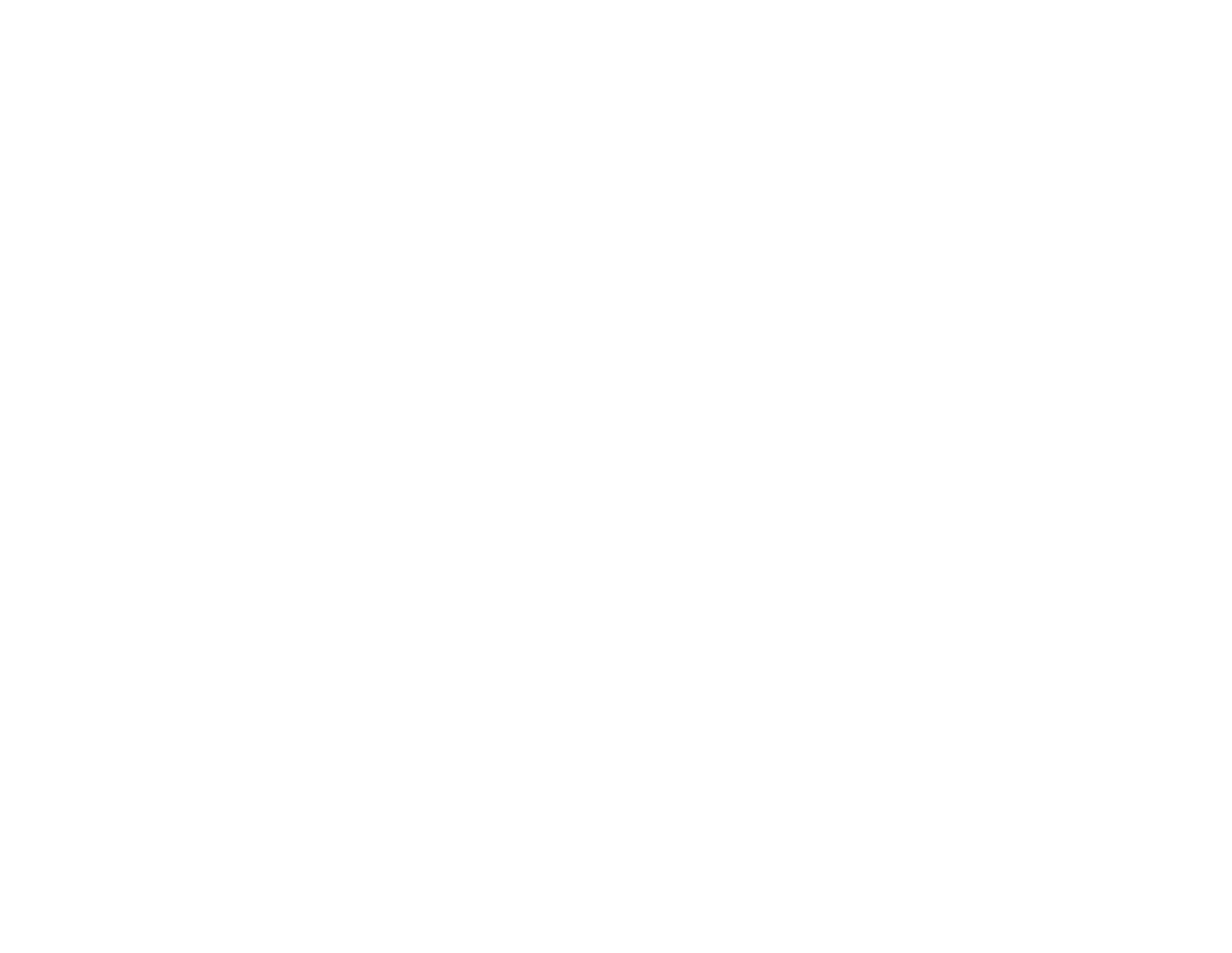| <b>CITY OF PETERBOROUGH</b><br><b>2016 Operating Budget</b>          |               |                              |                            |                               |                                |  |
|----------------------------------------------------------------------|---------------|------------------------------|----------------------------|-------------------------------|--------------------------------|--|
|                                                                      |               |                              |                            |                               |                                |  |
| <b>Description</b>                                                   | 2015 Approved | Preliminary<br><b>Actual</b> | 2016<br><b>Recommended</b> | Over (Under)<br>2015 Budget % | Over (Under)<br>2015 Budget \$ |  |
| Children's Services and Community Social Plan<br><b>Expenditures</b> |               |                              |                            |                               |                                |  |
| <b>Children's Services Administration</b>                            | 655,513       | 703,058                      | 701,009                    | 6.9%                          | 45,496                         |  |
| Directly Operated Child Care                                         | 1,470,597     | 1,500,449                    | 1,669,507                  | 13.5%                         | 198,910                        |  |
| Early Learning                                                       | 9,254,422     | 10,312,889                   | 10,312,889                 | 11.4%                         | 1,058,467                      |  |
| Social Assistance Restructuring                                      | 141,686       | 141,686                      | 141,686                    | 0.0%                          | $\mathbf{0}$                   |  |
| <b>Community Social Plan</b>                                         | 323,653       | 318,702                      | 379,161                    | 17.2%                         | 55,508                         |  |
|                                                                      | 11,845,871    | 12,976,784                   | 13,204,253                 | 11.5%                         | 1,358,382                      |  |
| <b>Revenues - County Contribution</b>                                |               |                              |                            |                               |                                |  |
| Children's Services Administration                                   | 49,364        | 49,231                       | 62,977                     | 27.6%                         | 13,613                         |  |
| Directly Operated Child Care                                         | 85,962        | 77,074                       | 101,226                    | 17.8%                         | 15,264                         |  |
| Early Learning                                                       | 288,128       | 290,032                      | 312,342                    | 8.4%                          | 24,214                         |  |
| Social Assistance Restructuring                                      | 24,087        | 24,087                       | 24,087                     | $0.0\%$                       | $\Omega$                       |  |
| Community Social Plan                                                | 156,226       | 151,630                      | 159,533                    | 2.1%                          | 3,307                          |  |
|                                                                      | 603,767       | 592,054                      | 660,165                    | 9.3%                          | 56,398                         |  |
| <b>Revenues - Provincial &amp; Other</b>                             |               |                              |                            |                               |                                |  |
| <b>Children's Services Administration</b>                            | 465,651       | 513,708                      | 476,093                    | 2.2%                          | 10,442                         |  |
| Directly Operated Child Care                                         | 1,142,129     | 1,204,012                    | 1,307,984                  | 14.5%                         | 165,855                        |  |
| Early Learning                                                       | 8,146,234     | 9,197,382                    | 9,197,382                  | 12.9%                         | 1,051,148                      |  |
| <b>Community Social Plan</b>                                         | 41,700        | 41,700                       | 63,300                     | 51.8%                         | 21,600                         |  |
|                                                                      | 9,795,714     | 10,956,802                   | 11,044,759                 | 12.8%                         | 1,249,045                      |  |
| <b>Net Requirements</b>                                              |               |                              |                            |                               |                                |  |
| <b>Children's Services Administration</b>                            | 140,498       | 140,119                      | 161,939                    | 15.3%                         | 21,441                         |  |
| Directly Operated Child Care                                         | 242,506       | 219,363                      | 260,297                    | 7.3%                          | 17,791                         |  |
| Early Learning                                                       | 820,060       | 825,475                      | 803,165                    | $-2.1%$                       | $-16,895$                      |  |
| Social Assistance Restructuring                                      | 117,599       | 117,599                      | 117,599                    | 0.0%                          | $\mathbf{0}$                   |  |
| <b>Community Social Plan</b>                                         | 125,727       | 125,372                      | 156,328                    | 24.3%                         | 30,601                         |  |
|                                                                      | 1,446,390     | 1,427,928                    | 1,499,329                  | 3.7%                          | 52,939                         |  |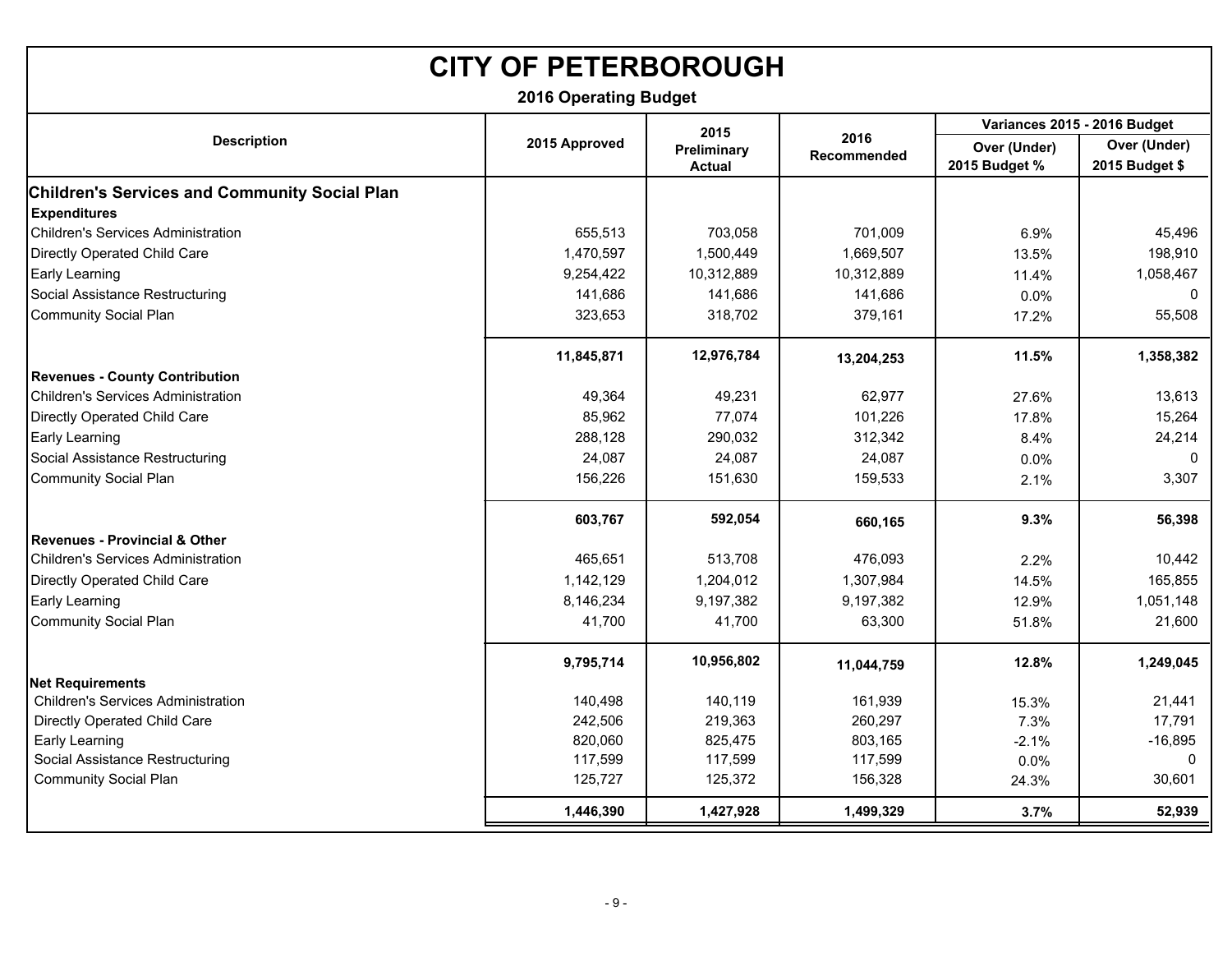| Department: | <b>Community Services</b> | <b>Activity Name:</b>    | <b>Children's Services and Community Social</b> |
|-------------|---------------------------|--------------------------|-------------------------------------------------|
| Division:   | <b>Social Services</b>    | <b>Budget Account #:</b> | Plan<br>101-501, 503, 505, 508, 511, 517, 547   |

### **Statement of Purpose:**

To provide for personnel and other support costs to deliver Children's Services. Fee subsidy to eligible families, operating grants to licensed child care providers and Special Needs resources results in quality care for children and allows families to attend to their employment and training needs.

Also included is the cost of other community development initiatives and planning activities that the Social Services Division is involved with.

## **Highlights:**

In 2016, there continues to be an increase in licensed child care spaces in the City and the County, primarily due to growth of before and after school programs. This changes the City/County cost shares from 74/26% in 2015 to 72%/28% in 2016.

Children's Services administration will continue to have costs related to the administration of the new Wage Enhancement Grant. The program costs are covered by 100% provincial funds. The Ministry of Education allocation for child care is expected to remain the same as what was received in 2015. \$200,000 of the unconditional grant has been budgeted for continued Early Learning transition, leaving \$180,806 of this grant.

The Directly Operated Child Care program has partially offset rising costs by budgeting a 2.0% increase in parent fees. The expansion of the Directly Operated School Age program has met the need for additional spaces now that full day kindergarten has been fully implemented and additional revenue from these spaces is also helping to offset rising costs facing the whole directly operated program. The lease at Pearson is now on a

year to year basis and staff continue to explore various future location options.

The Community Social Plan (CSP) will continue to improve the delivery of information, referrals, and support to enhance social development and fill service gaps. The following draws on the CSP reserve is planned: \$5,000 for the access to recreation project, \$15,000 for the Healthy Kids initiative and \$43,300 towards the Age Friendly plan. The CSP budget continues to be 40/60 City/County split. New in 2016 is a \$20,000 contribution to Community Care Peterborough for senior services and transportation and \$10,000 to support the activities and operation of the Peterborough Council on Aging. The Community Care contribution is budgeted to be fully covered by the City due to an increase in volume of services required within the City. The remaining agency supports, including United Way, Peterborough Social Planning Council and Kawartha Food Share, are shared by City/County 50/50.

## **Performance Data/Work Program:**

| <b>Children's Services Statistics</b>      | 2014          | 2015          | 2016       |  |
|--------------------------------------------|---------------|---------------|------------|--|
|                                            | <b>Budget</b> | <b>Budget</b> | (Forecast) |  |
| <b>Children Served</b>                     | 1,803         | 2,046         | 1,848      |  |
| Licensed Child Care Spaces                 | 2,905         | 2,913         | 3,016      |  |
| Individuals Assisted at County<br>Drop-Ins | 514           | 400           | 450        |  |
| <b>Senior Events Participants</b>          | 954           | 2,000         | 2,000      |  |

- 10 -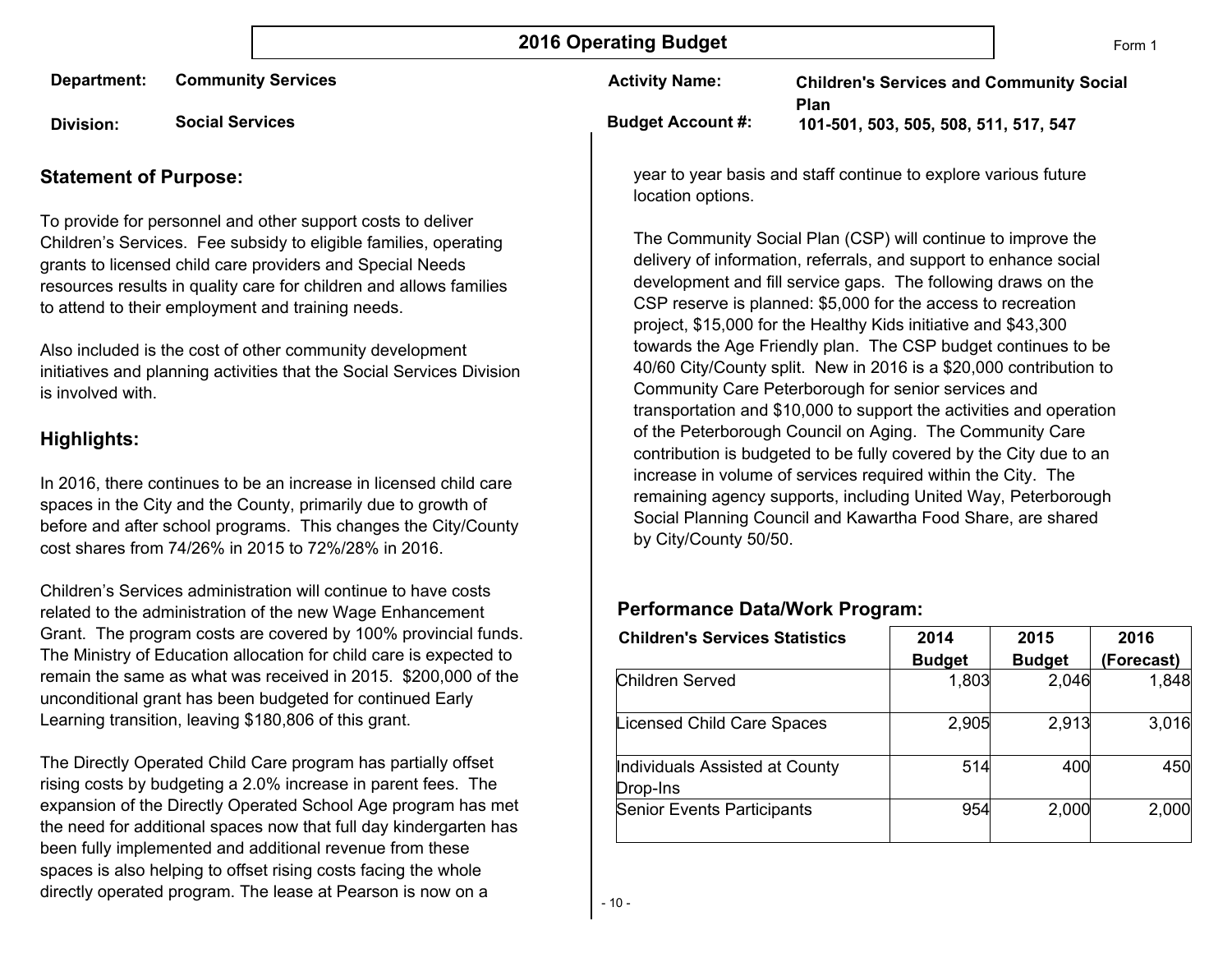**2016 Operating Budget**

|                                          |               | 2015          |                     | Variances 2015 - 2016 Budget |                |  |
|------------------------------------------|---------------|---------------|---------------------|------------------------------|----------------|--|
| <b>Description</b>                       | 2015 Approved | Preliminary   | 2016<br>Recommended | Over (Under)                 | Over (Under)   |  |
|                                          |               | <b>Actual</b> |                     | 2015 Budget %                | 2015 Budget \$ |  |
| <b>Children's Services</b>               |               |               |                     |                              |                |  |
| <b>Expenditures</b>                      |               |               |                     |                              |                |  |
| Personnel                                | 1,938,674     | 2,005,843     | 2,181,082           | 12.5%                        | 242,408        |  |
| Contractual                              | 9,604,414     | 9,956,025     | 10,030,394          | 4.4%                         | 425,980        |  |
| Materials, Supplies                      | 73,028        | 78,268        | 82,285              | 12.7%                        | 9,257          |  |
| Repairs, Maintenance                     | 23,500        | 23,500        | 24,341              | 3.6%                         | 841            |  |
| Fees                                     | 27,959        | 29,334        | 28,856              | 3.2%                         | 897            |  |
| <b>Other Transfers</b>                   | 91,686        | 91,686        | 61,686              | $-32.7%$                     | $-30,000$      |  |
| Inter-departmental Charges               | 131,783       | 841,109       | 842,858             | 539.6%                       | 711,075        |  |
| New Equipment                            | 2,150         | 2,650         | 2,659               | 23.7%                        | 509            |  |
| Rentals                                  | 103,905       | 101,572       | 104,511             | 0.6%                         | 606            |  |
| Travelling, Training                     | 28,308        | 26,333        | 26,128              | $-7.7%$                      | $-2,180$       |  |
| Recoveries                               | $-179,536$    | $-179,536$    | $-180,548$          | 0.6%                         | $-1,012$       |  |
|                                          | 11,845,871    | 12,976,784    | 13,204,253          | 11.5%                        | 1,358,382      |  |
| <b>Revenues</b>                          |               |               |                     |                              |                |  |
| Ontario grants                           | 8,225,707     | 9,298,523     | 9,260,908           | 12.6%                        | 1,035,201      |  |
| Canada grants                            | 0             | 48,503        | 48,503              | 0.0%                         | 48,503         |  |
| County and Other Municipal grants & fees | 603,767       | 592,054       | 660,165             | 9.3%                         | 56,398         |  |
| Fees, Service Charges, Donations         | 1,328,307     | 1,368,076     | 1,472,048           | 10.8%                        | 143,741        |  |
| <b>Contribution from Reserve</b>         | 241,700       | 241,700       | 263,300             | 8.9%                         | 21,600         |  |
|                                          | 10,399,481    | 11,548,856    | 11,704,924          | 12.6%                        | 1,305,443      |  |
|                                          |               |               |                     |                              |                |  |
| <b>NET REQUIREMENT</b>                   | 1,446,390     | 1,427,928     | 1,499,329           | 3.7%                         | 52,939         |  |
|                                          |               |               |                     |                              |                |  |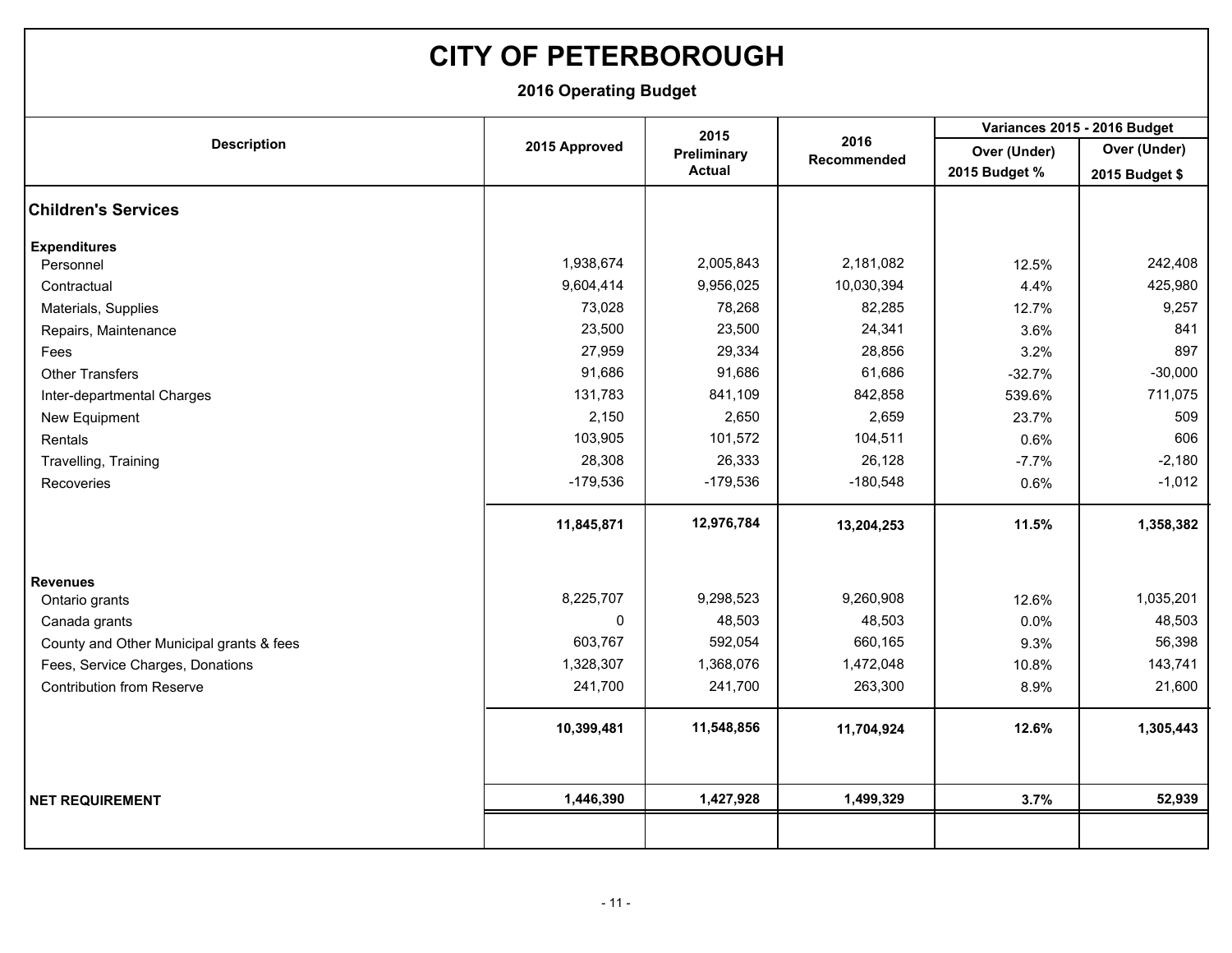**Department:**

**Division:** Ontario Works - Social Services

#### **Project Name & Description**

Social Services Office Leasehold Improvements and Furniture Replacement

#### **Commitments Made**

In August 2015, the renovation and supply and installation of new office furniture for Social Services was awarded. Work began in September 2015 (see Administrative Staff Committee reports CPPS15-031 Award of RFT T-21-15 for Social Services Renovation and CPPS15-032 Award of RFT T-58-15 for the Supply and Installation of New Office Furniture for the Social Services Renovation).

#### **Effects on Future Operating Budgets**

The repayment of the loan from the Social Assistance reserve is reflected in the occupancy cost of the OW administration budget and as such is cost shared between the Province, City and County.

Community Services **Budget Reference #:** 6-10.01

## **Project Detail, Justification & Reference Map**

The project includes the re-design of the first and second floor of the Charlotte and Simcoe Street buildings. The design includes layout changes for the reception area, including moving reception to the first floor, adding some additional workstations on the second floor, and opening up part of the Simcoe Street first floor for a staff meeting room. These changes will ensure the space on these floors meets the Accessibility for Ontarians with Disabilities Act (AODA) standards and will improve client service flow and will result in the most efficient use of the existing space possible. The project budget also includes furniture replacement for staff and client use to maximize the space and meet ergonomic and accessibility requirements. Phase 2 will take place in 2016 and includes some minor renovations to the third and fourth floors, including improvement of lighting, wall and floor coverings.

#### **Accessibility Considerations**

Improvements in accessibility are a high priority of the leasehold improvements.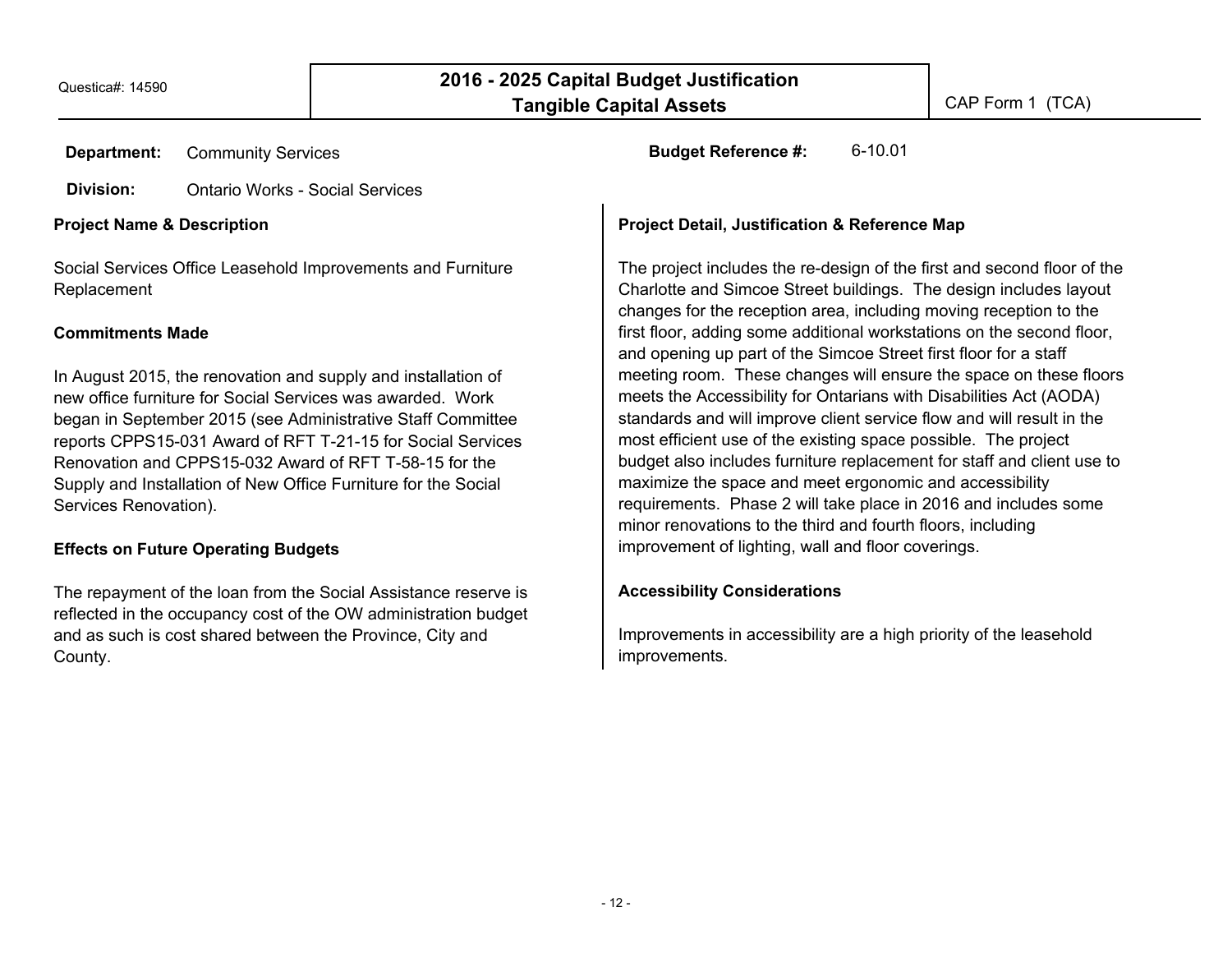## **Tangible Capital Assets Ten Year Capital Budget Estimates 2016-2025 & Subsequent Years**

|                                                    |                                        | Project | Approved |                                                |      | <b>REQUESTED</b> |      |      | 2021 to | 2026 to |
|----------------------------------------------------|----------------------------------------|---------|----------|------------------------------------------------|------|------------------|------|------|---------|---------|
|                                                    |                                        | Total   | Pre-2016 | 2016                                           | 2017 | 2018             | 2019 | 2020 | 2025    | 2040    |
| <b>Department</b>                                  | <b>Community Services</b>              |         |          |                                                |      |                  |      |      |         |         |
| <b>Division</b>                                    | <b>Ontario Works - Social Services</b> |         |          |                                                |      |                  |      |      |         |         |
| <b>Project Description</b>                         | Leaseholds & Furniture                 |         |          |                                                |      |                  |      |      |         |         |
| Project #                                          | $6 - 10.01$                            |         |          |                                                |      |                  |      |      |         |         |
| <b>Expenditures</b><br><b>Contractual Services</b> |                                        | 2,570.0 | 2,070.0  | 500.0                                          |      |                  |      |      |         |         |
| <b>Total Direct Revenue</b>                        |                                        |         |          |                                                |      |                  |      |      |         |         |
| <b>Net Requirements</b>                            |                                        | 2,570.0 | 2,070.0  | $\underline{\underline{\hspace{1.5mm}} 500.0}$ |      |                  |      |      |         |         |
| To Be Financed From:                               |                                        |         |          |                                                |      |                  |      |      |         |         |
| <b>Debentures</b>                                  |                                        |         |          |                                                |      |                  |      |      |         |         |
| Deb Rev-Owner's Share                              |                                        | 1,900.0 | 1,900.0  |                                                |      |                  |      |      |         |         |
| Loan from Reserve                                  |                                        | 670.0   | 170.0    | 500.0                                          |      |                  |      |      |         |         |
| <b>Total Debenture Financing</b>                   |                                        | 2,570.0 | 2,070.0  | $\frac{500.0}{2}$                              |      |                  |      |      |         |         |
|                                                    |                                        |         |          |                                                |      |                  |      |      |         |         |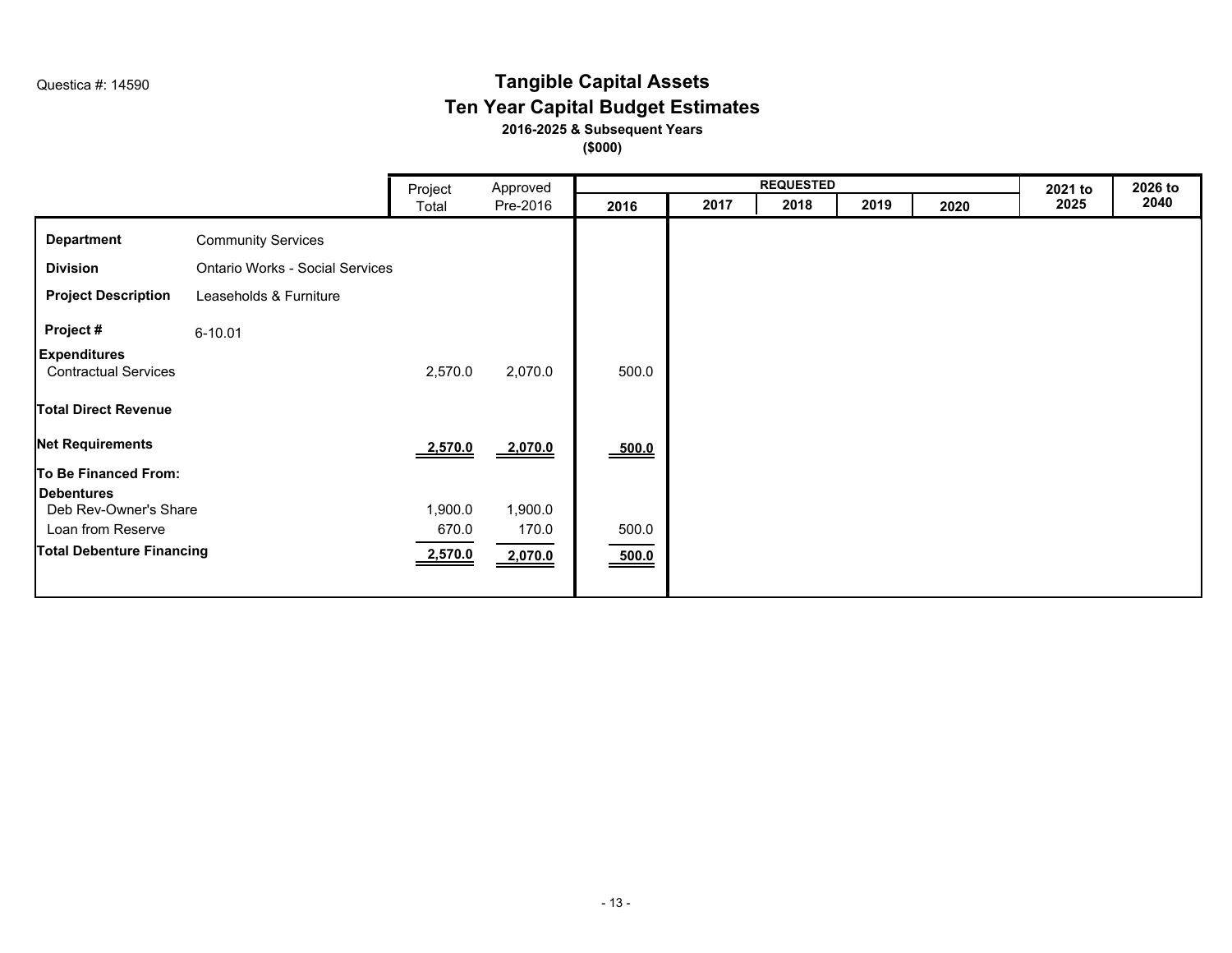**Department:**

**Division:** Ontario Works - Social Services

**Project Name & Description**

Brock Street Mission – Revitalization and Supportive Housing

#### **Commitments Made**

The Housing and Homeless plan was approved by Council in November 2013. Commitment 18 in the Plan outlines the need to improve the physical space and services for homeless men. A feasibility study was completed in 2015 outlining deficiencies that must be addressed, including the current building does not meet accessibility codes, all mechanical and electrical systems must be replaced, upgrades to hydro and water systems are required, the building is not fire-separated between occupancies and the building envelope is in poor condition (walls, roof, windows). Through the architectural review it has been determined that a tear down and rebuild of the building on the current site would be the most cost effective way to improve the facility and address accessibility issues.

**Effects on Future Operating Budgets**

Community Services **Budget Reference #:** 6-10.02

### **Project Detail, Justification & Reference Map**

Brock Mission is undergoing changes that will allow for the provision of emergency shelter program for men as well as a supportive housing program for men similar to the supportive housing program for women at Cameron House. The estimated cost of the project is between \$5 and \$6 million dollars.

The initial building design will provide for 30 shelter beds and 15 single room occupancy style bedrooms. The project will require rezoning to include longer term residence to the current use of the building as an emergency shelter.

Through PLHD15-002, Council has conditionally approved \$1.5 million of the Investing in Affordable Housing dollars be allocated to Brock Mission men's shelter for the addition of single room occupancy rental units for men.

\$500,000 is proposed as the Social Services contribution towards the cost of the shelter improvements. This is proposed to be cost shared between the City and County using the caseload split of 83/17 with the City share of \$415,000 to come from the Social Services Division General Assistance Reserve in two installments of \$207,500 each in 2015 and 2016. Any capital funding not used in 2015 will carry over for use in 2016. The remaining cost of the building will be the responsibility of Brock Mission through financing and a capital campaign.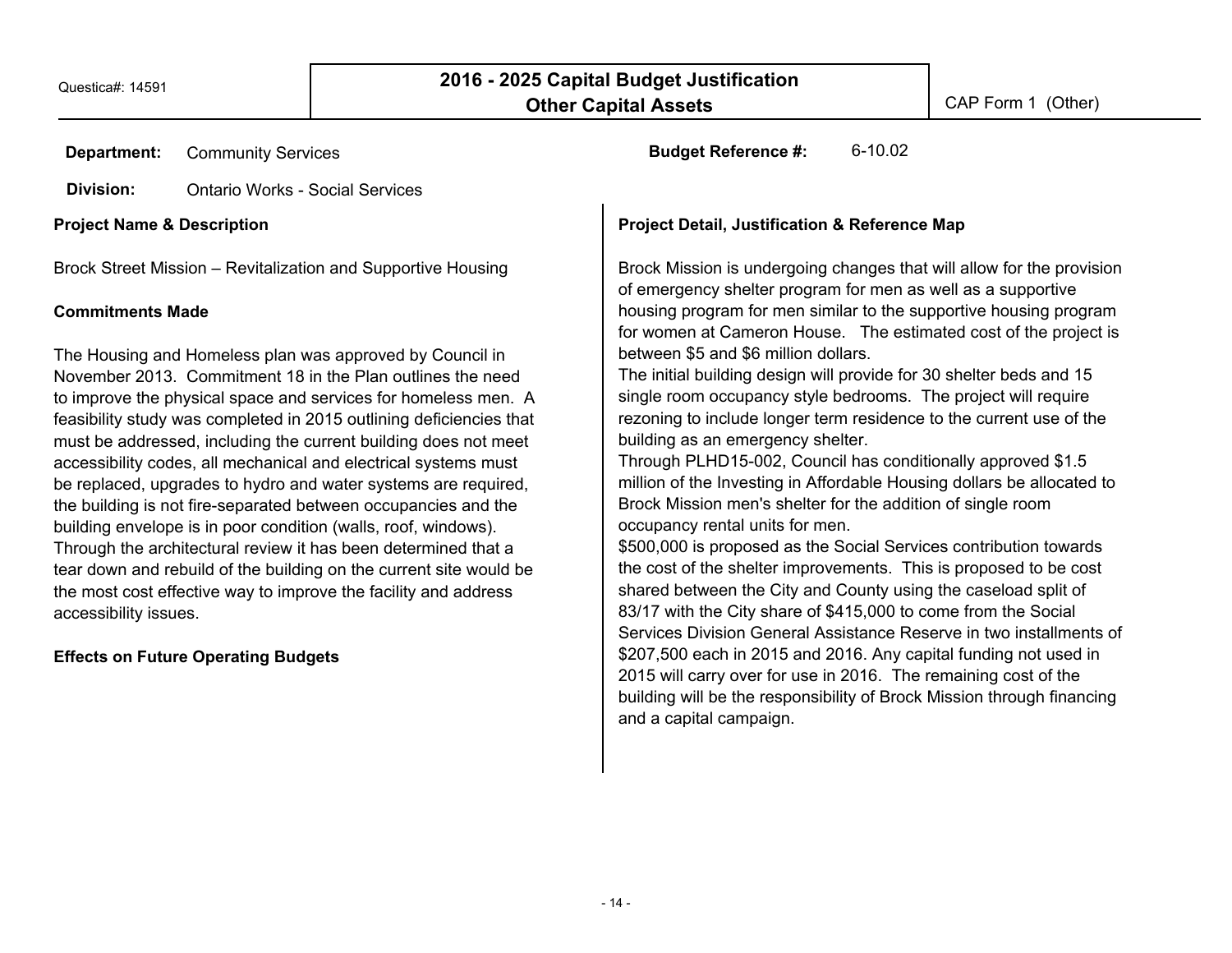## **Other Capital Assets Ten Year Capital Budget Estimates 2016-2025 & Subsequent Years**

|                                                                             |                                                               | Project                      | Approved                       |       |      | <b>REQUESTED</b> |      |      | 2021 to | 2026 to |
|-----------------------------------------------------------------------------|---------------------------------------------------------------|------------------------------|--------------------------------|-------|------|------------------|------|------|---------|---------|
|                                                                             |                                                               | Total                        | Pre-2016                       | 2016  | 2017 | 2018             | 2019 | 2020 | 2025    | 2040    |
| <b>Department</b>                                                           | <b>Community Services</b>                                     |                              |                                |       |      |                  |      |      |         |         |
| <b>Division</b>                                                             | Ontario Works - Social Services                               |                              |                                |       |      |                  |      |      |         |         |
| <b>Project Description</b>                                                  | Brock Street Mission - Revitalization & Supportive<br>Housing |                              |                                |       |      |                  |      |      |         |         |
| Project #                                                                   | 6-10.02                                                       |                              |                                |       |      |                  |      |      |         |         |
| <b>Expenditures</b><br><b>Contractual Services</b>                          |                                                               | 600.0                        | 350.0                          | 250.0 |      |                  |      |      |         |         |
| <b>Total Direct Revenue</b>                                                 |                                                               |                              |                                |       |      |                  |      |      |         |         |
| Direct Revenue<br>Other Mun-grants & fees                                   |                                                               | 93.5                         | 51.0                           | 42.5  |      |                  |      |      |         |         |
| <b>Total Direct Revenue</b>                                                 |                                                               | $\frac{93.5}{2}$             | $\underline{\underline{51.0}}$ | 42.5  |      |                  |      |      |         |         |
| <b>Net Requirements</b>                                                     |                                                               | $\underline{\frac{506.5}{}}$ | $\frac{299.0}{2}$              | 207.5 |      |                  |      |      |         |         |
| To Be Financed From:                                                        |                                                               |                              |                                |       |      |                  |      |      |         |         |
| <b>Reserves</b><br>Social Housing - DOOR Funding<br>Social Services Reserve |                                                               | 50.0<br>456.5                | 50.0<br>249.0                  | 207.5 |      |                  |      |      |         |         |
| <b>Total Reserves</b>                                                       |                                                               | $\frac{506.5}{2}$            | 299.0                          | 207.5 |      |                  |      |      |         |         |
|                                                                             |                                                               |                              |                                |       |      |                  |      |      |         |         |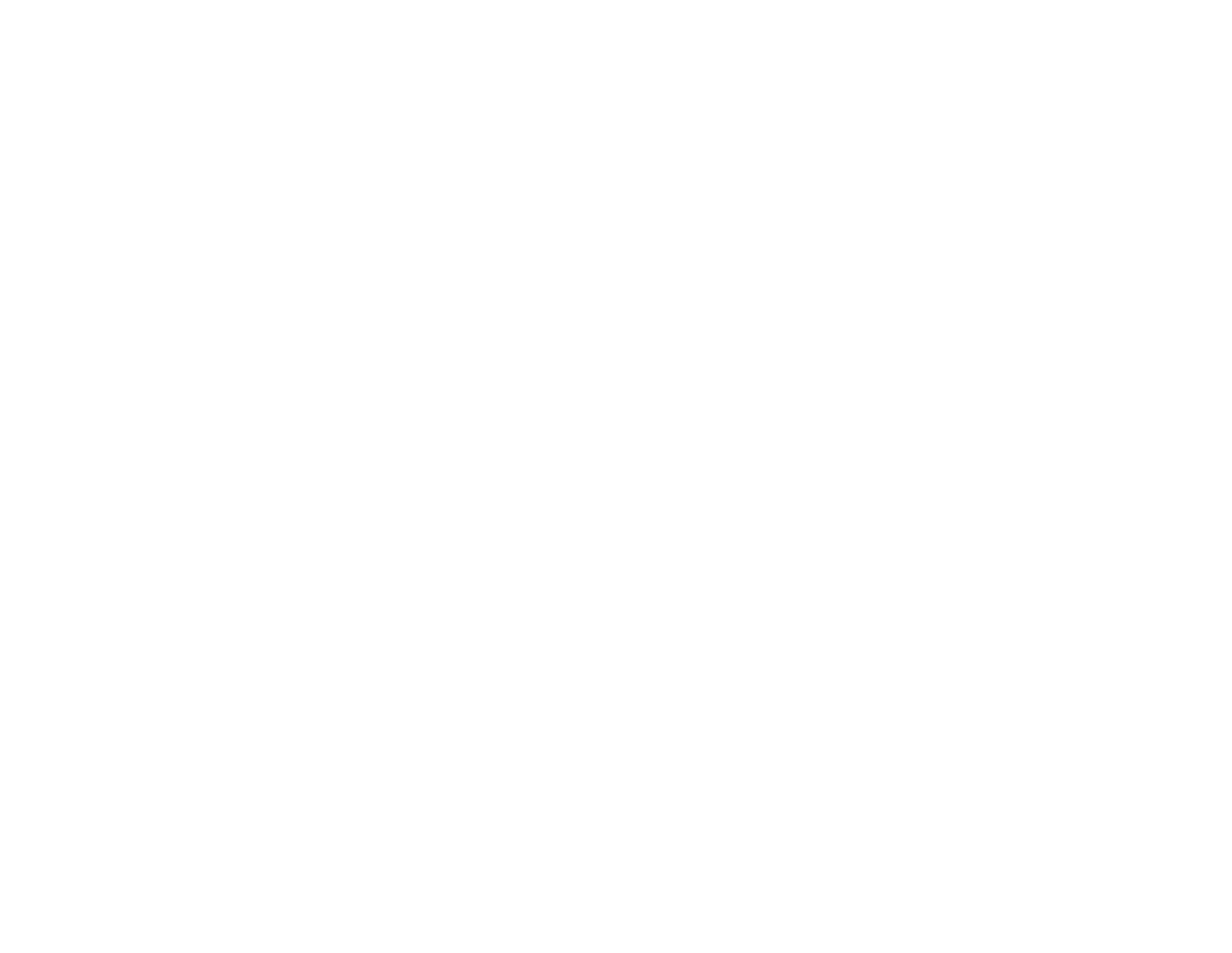**2016 Operating Budget**

|                                         |               | 2015        |             | Variances 2015 - 2016 Budget |                  |  |
|-----------------------------------------|---------------|-------------|-------------|------------------------------|------------------|--|
| <b>Description</b>                      | 2015 Approved | Preliminary | 2016        | Over (Under)                 | Over (Under)     |  |
|                                         |               | Actual      | Recommended | 2015 Budget %                | 460 - FORM 1 - H |  |
| <b>Housing</b>                          |               |             |             |                              |                  |  |
| <b>Expenditures</b>                     |               |             |             |                              |                  |  |
| <b>Housing Administration</b>           | 970,134       | 968,684     | 1,034,973   | 6.7%                         | 64,839           |  |
| Peerborough Housing Corporation         | 3,148,000     | 3,148,000   | 3,424,000   | 8.8%                         | 276,000          |  |
| <b>Rent Supplement Programs</b>         | 1,677,108     | 1,619,814   | 1,628,150   | $-2.9%$                      | $-48,958$        |  |
| Non Profit and Native Housing Providers | 6,925,000     | 6,925,000   | 6,871,500   | $-0.8%$                      | $-53,500$        |  |
| <b>Housing Resource Centre</b>          | 283,500       | 283,500     | 289,160     | 2.0%                         | 5,660            |  |
| Housing Access Peterborough             | 133,800       | 133,800     | 136,500     | 2.0%                         | 2,700            |  |
| Special Program Funding - DOOR          | 750,000       | 750,000     | 125,000     | $-83.3%$                     | $-625,000$       |  |
| Special Program Funding - IAH           | 1,197,839     | 1,784,128   | 2,022,740   | 68.9%                        | 824,901          |  |
|                                         | 15,085,381    | 15,612,926  | 15,532,023  | 3.0%                         | 446,642          |  |
| <b>Revenues</b>                         |               |             |             |                              |                  |  |
| <b>Housing Administration</b>           | 535,372       | 535,036     | 561,373     | 4.9%                         | 26,001           |  |
| Peerborough Housing Corporation         | 2,005,556     | 1,951,556   | 2,191,200   | 9.3%                         | 185,644          |  |
| <b>Rent Supplement Programs</b>         | 1,156,589     | 1,099,295   | 1,103,796   | $-4.6%$                      | $-52,793$        |  |
| Non Profit and Native Housing Providers | 4,839,775     | 4,839,775   | 4,758,542   | $-1.7%$                      | $-81,233$        |  |
| <b>Housing Resource Centre</b>          | 153,090       | 153,090     | 156,146     | 2.0%                         | 3,056            |  |
| Housing Access Peterborough             | 72,252        | 72,252      | 73,710      | 2.0%                         | 1,458            |  |
| Special Program Funding - DOOR          | 750,000       | 750,000     | 125,000     | $-83.3%$                     | $-625,000$       |  |
| Special Program Funding - IAH           | 1,197,839     | 1,784,128   | 2,022,740   | 68.9%                        | 824,901          |  |
|                                         | 10,710,473    | 11,185,132  | 10,992,507  | 2.6%                         | 282,034          |  |
| <b>Net Requirements</b>                 |               |             |             |                              |                  |  |
| <b>Housing Administration</b>           | 434,762       | 433,648     | 473,600     | 8.9%                         | 38,838           |  |
| Peerborough Housing Corporation         | 1,142,444     | 1,196,444   | 1,232,800   | 7.9%                         | 90,356           |  |
| Rent Supplement Programs                | 520,519       | 520,519     | 524,354     | 0.7%                         | 3,835            |  |
| Non Profit and Native Housing Providers | 2,085,225     | 2,085,225   | 2,112,958   | 1.3%                         | 27,733           |  |
| <b>Housing Resource Centre</b>          | 130,410       | 130,410     | 133,014     | 2.0%                         | 2,604            |  |
| Housing Access Peterborough             | 61,548        | 61,548      | 62,790      | 2.0%                         | 1,242            |  |
|                                         | 4,374,908     | 4,427,794   | 4,539,516   | 3.8%                         | 164,608          |  |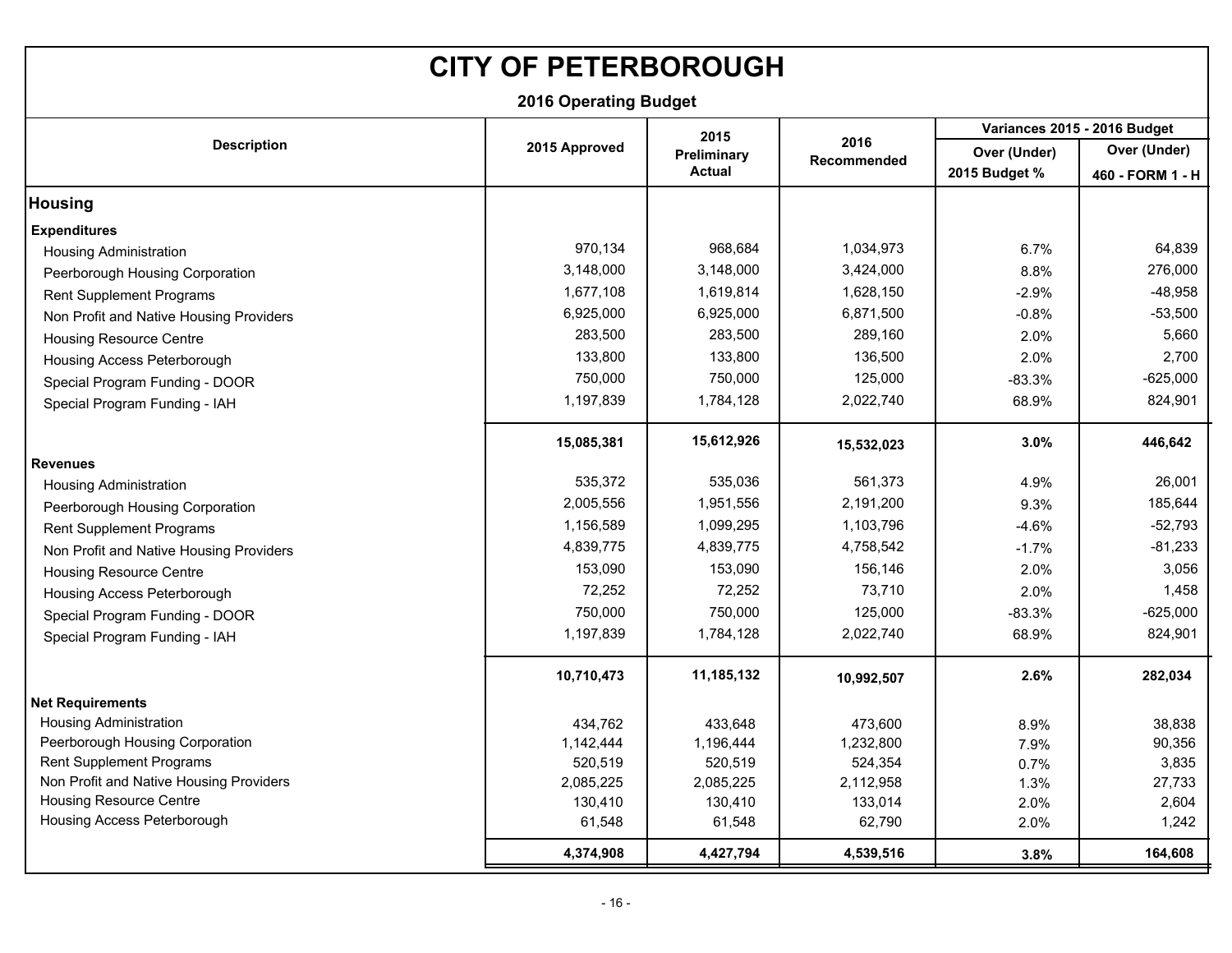- 17 -

**Department: Planning and Development Services**

**Division: Housing**

## **Statement of Purpose:**

The City of Peterborough is the provincially designated Service Manager for a portfolio of approximately 2,000 social housing units in the City and County, managed by 18 non-profit providers and Peterborough Housing Corporation (PHC). Social housing is subsidized by the City and County. The City also manages new Affordable Housing Programs which are funded by senior governments to construct affordable rental housing, and assist low-income households by providing loans and grants. This work is guided by the Ten-year Housing and Homelessness Plan (2014 to 2024).

## **Highlights:**

The majority of the Housing Division's budget is for social housing, as prescribed by the Housing Services Act. A consolidated service agreement between the City and County sets the cost sharing formula until 2018. The County's share is 54.2% in 2016 (54.0% in 2015).

The City's legislated responsibilities for social housing include:

- Maintaining service levels (1,569 units which are rent geared-to-income);
- Calculating and paying annual subsidies using several funding formulas;
- Managing a social housing waiting list (Housing Access Peterborough);
- Providing local rules about eligibility, priority and occupancy of social housing;
- Conducting operational reviews; and,
- Reporting to the Province on annual compliance.

The Division's annual work program consists of activities in

**Budget Account #:** 

**Activity Name:** 

**791, 792, 793, 794, 795, 796, 797, 798, 799, 800, 801, 802, 803, 804, 805, 806**

Social Housing, Rent Supplement and other rental support programs, Affordable Housing Programs and Policy Development. The City is the sole shareholder of PHC.

**Housing**

Social housing is a community asset that has an assessed value of \$124.2 million dollars. The City plans for the future of this stock and takes measures to preserve this asset. City staff provides professional advice about asset and property management, capital repair, and good governance to the staff and hundreds of volunteers on the non-profit Board of Directors that own and manage the portfolio.

The Division designs and delivers Affordable Housing Programs, negotiates for funding with the Province and other partners, monitors construction of Affordable Housing projects, and ensures annual program compliance.

The Division has service contracts with the Housing Resource Centre (HRC is operated by the Community Counselling and Resource Centre) and Housing Access Peterborough (HAP is delivered by PHC). The Division supports the work of the Affordable Housing Action Committee (AHAC), their annual publication (Housing is Fundamental) and periodic research projects.

## **Performance Data/Work Program:**

The need for affordable housing in the City and County is measured annually as follows: households on the social housing waiting list have declined by about 36 households to 1,474; the average two-bedroom apartment monthly rent has increased by about 4% to \$952 since 2013; and the vacancy rate is 2.9%, down from 4.8% in 2013 indicating that there are fewer vacant rental units.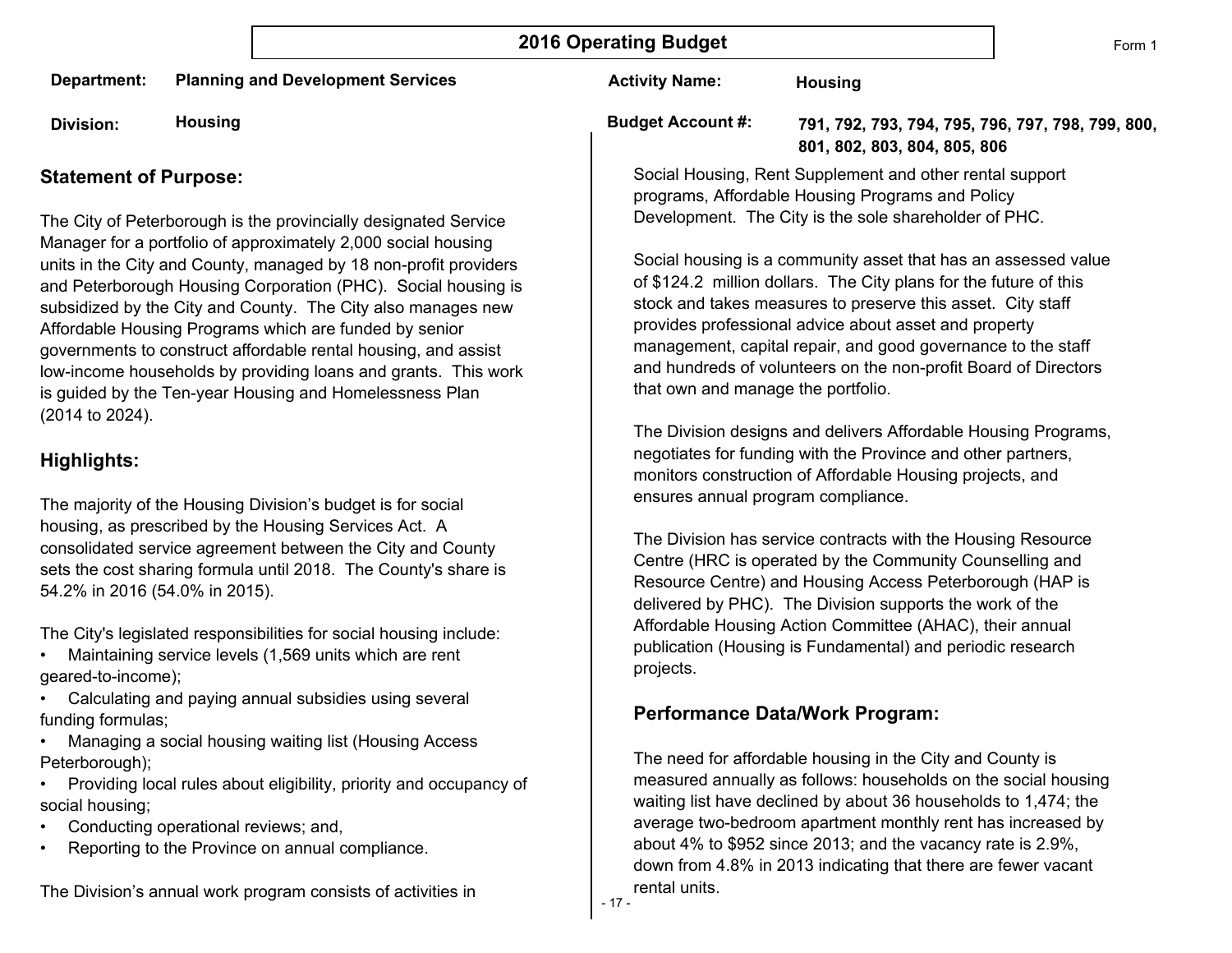**2016 Operating Budget**

|                                          |               | 2015          |                     |               | Variances 2015 - 2016 Budget |
|------------------------------------------|---------------|---------------|---------------------|---------------|------------------------------|
| <b>Description</b>                       | 2015 Approved | Preliminary   | 2016<br>Recommended | Over (Under)  | Over (Under)                 |
|                                          |               | <b>Actual</b> |                     | 2015 Budget % | 2015 Budget \$               |
| <b>Housing</b>                           |               |               |                     |               |                              |
| <b>Expenditures</b>                      |               |               |                     |               |                              |
| Personnel                                | 677,483       | 677,483       | 691,923             | 2.1%          | 14,440                       |
| Contractual                              | 14,817,897    | 15,242,289    | 15,165,900          | 2.3%          | 348,003                      |
| Materials, Supplies                      | 3,200         | 3,000         | 3,000               | $-6.3%$       | $-200$                       |
| Inter-departmental Charges               | 29,801        | 29,801        | 30,500              | 2.3%          | 699                          |
| Travelling, Training                     | 17,000        | 16,600        | 20,700              | 21.8%         | 3,700                        |
| <b>Contributions to Reserves</b>         | 250,000       | 503,753       | 330,000             | 32.0%         | 80,000                       |
| Recoveries                               | $-710,000$    | $-860,000$    | $-710,000$          | 0.0%          | 0                            |
|                                          | 15,085,381    | 15,612,926    | 15,532,023          | 3.0%          | 446,642                      |
| <b>Revenues</b>                          |               |               |                     |               |                              |
| Ontario grants                           | 4,824,712     | 5,300,925     | 5,504,063           | 14.1%         | 679,351                      |
| County and Other Municipal grants & fees | 5,135,761     | 5,080,454     | 5,316,404           | 3.5%          | 180,643                      |
| Fees, Service Charges, Donations         | 0             | 53,753        | 47,040              | $0.0\%$       | 47,040                       |
| <b>Contribution from Reserve</b>         | 750,000       | 750,000       | 125,000             | $-83.3%$      | $-625,000$                   |
|                                          | 10,710,473    | 11,185,132    | 10,992,507          | 2.6%          | 282,034                      |
|                                          |               |               |                     |               |                              |
| <b>NET REQUIREMENT</b>                   | 4,374,908     | 4,427,794     | 4,539,516           | 3.8%          | 164,608                      |
|                                          |               |               |                     |               |                              |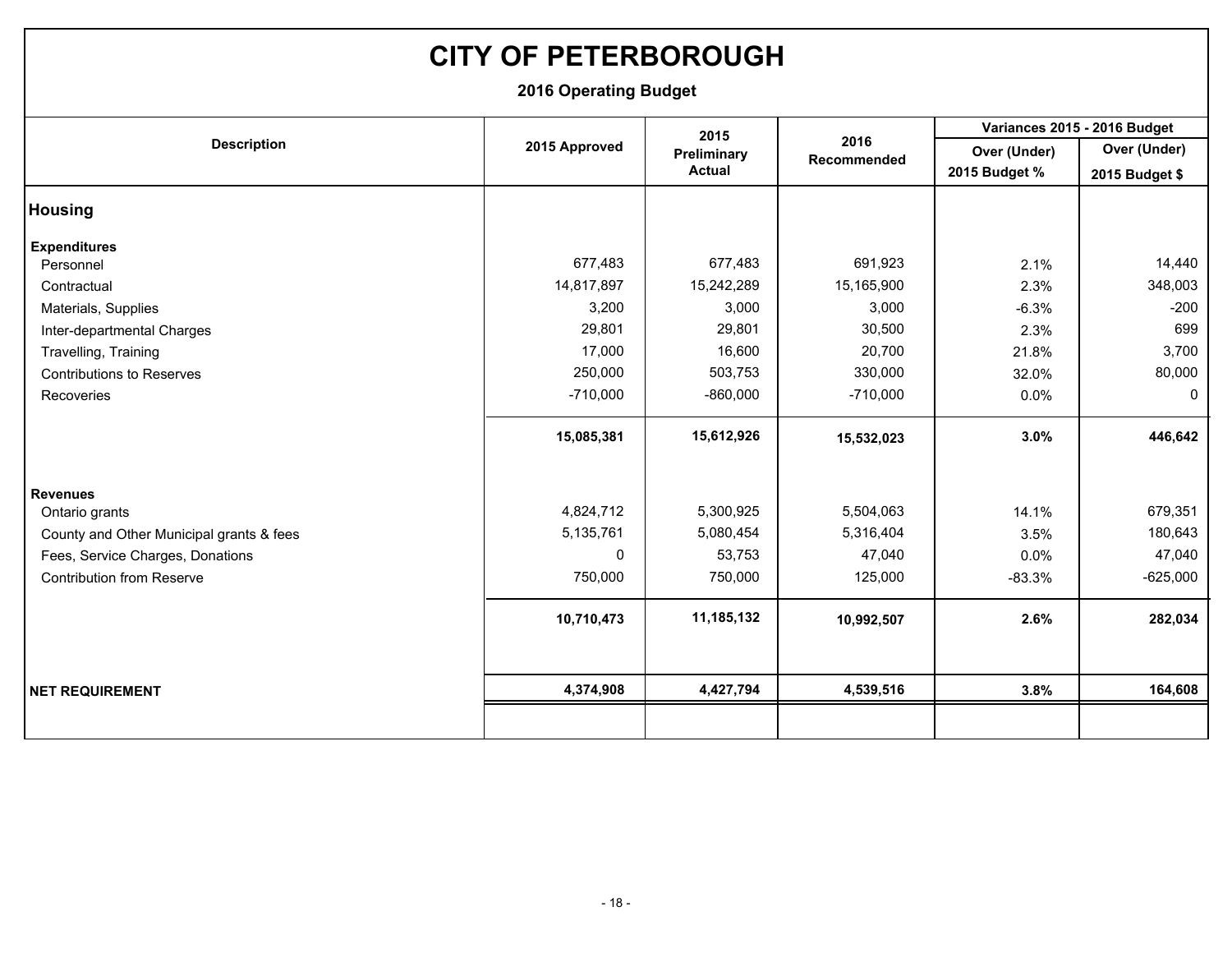| Department:                           | Planning and Development Services                                                                                                                                                                                                                                               | $7-4.01$<br><b>Budget Reference #:</b>                                                                                                                                                                                                                                                                                                                                                                                                                                                                                                                                                               |  |  |  |  |  |  |
|---------------------------------------|---------------------------------------------------------------------------------------------------------------------------------------------------------------------------------------------------------------------------------------------------------------------------------|------------------------------------------------------------------------------------------------------------------------------------------------------------------------------------------------------------------------------------------------------------------------------------------------------------------------------------------------------------------------------------------------------------------------------------------------------------------------------------------------------------------------------------------------------------------------------------------------------|--|--|--|--|--|--|
| Division:                             | Planning - Housing                                                                                                                                                                                                                                                              |                                                                                                                                                                                                                                                                                                                                                                                                                                                                                                                                                                                                      |  |  |  |  |  |  |
| <b>Project Name &amp; Description</b> |                                                                                                                                                                                                                                                                                 | <b>Project Detail, Justification &amp; Reference Map</b>                                                                                                                                                                                                                                                                                                                                                                                                                                                                                                                                             |  |  |  |  |  |  |
| Housing - Capital Repairs             |                                                                                                                                                                                                                                                                                 | The \$125,000/year is a "placeholder" that deals with emergency<br>repairs only until a strategic asset management plan can be                                                                                                                                                                                                                                                                                                                                                                                                                                                                       |  |  |  |  |  |  |
| <b>Commitments Made</b>               |                                                                                                                                                                                                                                                                                 | considered by Council. This capital reserve will accumulate, with<br>City and County contributions based on the weighted assessment<br>sharing ratios, as long as no emergency repairs are required to be                                                                                                                                                                                                                                                                                                                                                                                            |  |  |  |  |  |  |
|                                       | <b>Effects on Future Operating Budgets</b>                                                                                                                                                                                                                                      | funded within the year.                                                                                                                                                                                                                                                                                                                                                                                                                                                                                                                                                                              |  |  |  |  |  |  |
|                                       | This investment in upgrading and maintaining the existing aging<br>portfolio will help provide safe reliable housing, reduce operating<br>costs, reduce waiting lists, and enable the City to maintain the<br>portfolio to meet the Province's required service level standard. | Past government initiatives, such as the 2008 Social Housing<br>Capital Repair Fund provided the City with \$0.85 million, and the<br>2009/2010 Social Housing Renovation and Retrofit Program<br>(SHRRP) provided the City with \$5.4 million, to help fund<br>immediately needed repairs. These programs took the pressure off<br>in the short term but have now ended and there are no signs of any<br>new programs to replace them. The Investment in Affordable<br>Housing Program (IAH) and the Extension Program (IAH-E) do not<br>allow any money to be directed to social housing projects. |  |  |  |  |  |  |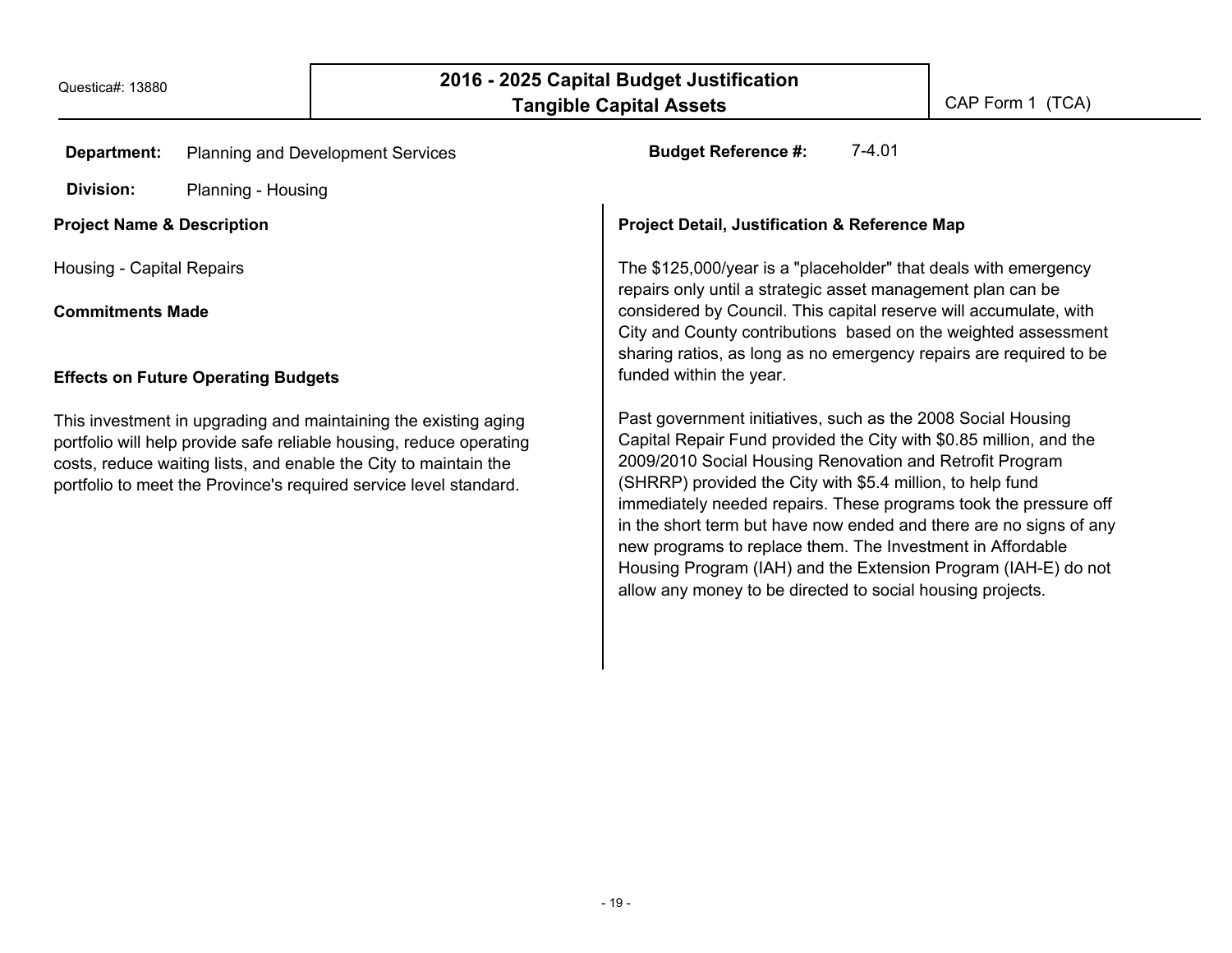## **Tangible Capital Assets Ten Year Capital Budget Estimates 2016-2025 & Subsequent Years**

|                                                                                                   |                                   | Project                  | Approved                               |                                |                            | <b>REQUESTED</b>               |                                        |                                        | 2021 to                      | 2026 to            |
|---------------------------------------------------------------------------------------------------|-----------------------------------|--------------------------|----------------------------------------|--------------------------------|----------------------------|--------------------------------|----------------------------------------|----------------------------------------|------------------------------|--------------------|
|                                                                                                   |                                   | Total                    | Pre-2016                               | 2016                           | 2017                       | 2018                           | 2019                                   | 2020                                   | 2025                         | 2040               |
| <b>Department</b>                                                                                 | Planning and Development Services |                          |                                        |                                |                            |                                |                                        |                                        |                              |                    |
| <b>Division</b>                                                                                   | Planning - Housing                |                          |                                        |                                |                            |                                |                                        |                                        |                              |                    |
| <b>Project Description</b>                                                                        | Housing - Capital Repairs         |                          |                                        |                                |                            |                                |                                        |                                        |                              |                    |
| Project #                                                                                         | $7 - 4.01$                        |                          |                                        |                                |                            |                                |                                        |                                        |                              |                    |
| <b>Expenditures</b><br><b>Contractual Services</b>                                                |                                   | 5,725.0                  | 300.0                                  | 125.0                          | 125.0                      | 125.0                          | 150.0                                  | 150.0                                  | 875.0                        | 3,875.0            |
| <b>Total Direct Revenue</b>                                                                       |                                   |                          |                                        |                                |                            |                                |                                        |                                        |                              |                    |
| <b>Direct Revenue</b><br>Other Mun-grants & fees<br><b>Total Direct Revenue</b>                   |                                   | 3,090.6<br>3,090.6       | 161.1<br>161.1                         | 67.5<br>$\underline{67.5}$     | 67.5<br>$\underline{67.5}$ | 67.5<br>$\underline{67.5}$     | 81.0<br>$\underline{\underline{81.0}}$ | 81.0<br>$\underline{\underline{81.0}}$ | 472.5<br>$\underline{472.5}$ | 2,092.5<br>2,092.5 |
| Net Requirements                                                                                  |                                   | 2,634.4                  | $\frac{138.9}{2}$                      | $\underline{\underline{57.5}}$ | $57.5$                     | $\underline{\underline{57.5}}$ | 69.0                                   | 69.0                                   | $\underline{402.5}$          | 1,782.5            |
| <b>To Be Financed From:</b><br><b>Reserves</b><br>Social Housing Reserve<br><b>Total Reserves</b> |                                   | 46.3<br>$\frac{46.3}{ }$ | 46.3<br>$\underline{\underline{46.3}}$ |                                |                            |                                |                                        |                                        |                              |                    |
| <b>Capital Levy</b>                                                                               |                                   | 2,588.1                  | $\underline{\underline{92.6}}$         | $\underline{\underline{57.5}}$ | $\frac{57.5}{2}$           | $\underline{\underline{57.5}}$ | $\underline{\underline{69.0}}$         | $\underline{\underline{69.0}}$         | $\underline{402.5}$          | 1,782.5            |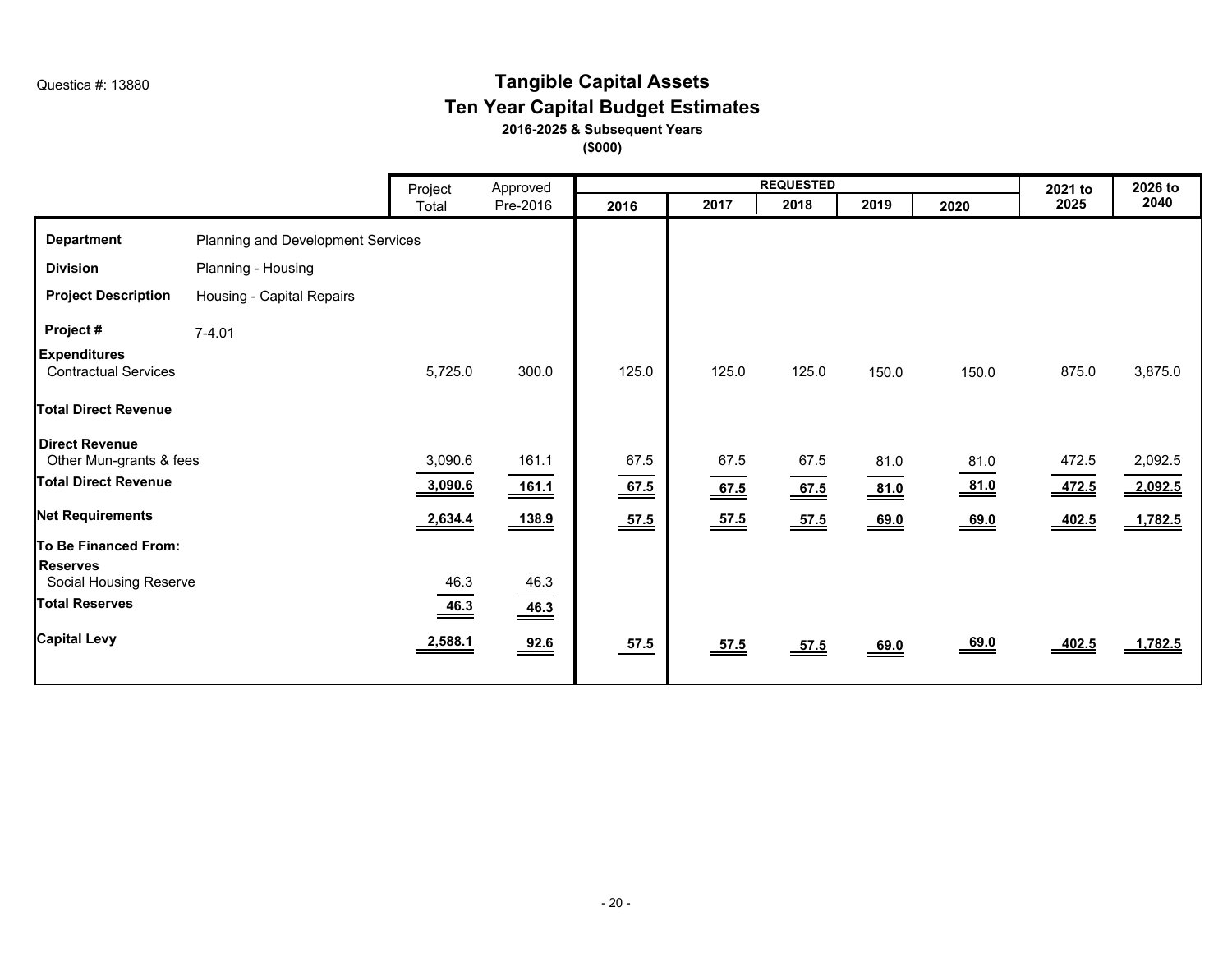| <b>Department:</b>                                                      | <b>Planning and Development Services</b>                                                                                                                                                                                                                                                                                                                                                                                                                                                                                                                                   | <b>Budget Reference #:</b>                                                | $7 - 4.02$                                                                                                                                                                                                                                                                                                                                                                                                                                                                                                                                                             |
|-------------------------------------------------------------------------|----------------------------------------------------------------------------------------------------------------------------------------------------------------------------------------------------------------------------------------------------------------------------------------------------------------------------------------------------------------------------------------------------------------------------------------------------------------------------------------------------------------------------------------------------------------------------|---------------------------------------------------------------------------|------------------------------------------------------------------------------------------------------------------------------------------------------------------------------------------------------------------------------------------------------------------------------------------------------------------------------------------------------------------------------------------------------------------------------------------------------------------------------------------------------------------------------------------------------------------------|
| Division:                                                               | Planning - Housing                                                                                                                                                                                                                                                                                                                                                                                                                                                                                                                                                         |                                                                           |                                                                                                                                                                                                                                                                                                                                                                                                                                                                                                                                                                        |
| <b>Project Name &amp; Description</b>                                   |                                                                                                                                                                                                                                                                                                                                                                                                                                                                                                                                                                            | <b>Project Detail, Justification &amp; Reference Map</b>                  |                                                                                                                                                                                                                                                                                                                                                                                                                                                                                                                                                                        |
| <b>Building Condition Assessments (BCA)</b>                             |                                                                                                                                                                                                                                                                                                                                                                                                                                                                                                                                                                            |                                                                           | Future portfolio wide Building Condition Assessments (BCA's) will:                                                                                                                                                                                                                                                                                                                                                                                                                                                                                                     |
| <b>Commitments Made</b><br>None                                         |                                                                                                                                                                                                                                                                                                                                                                                                                                                                                                                                                                            | City and County of Peterborough                                           | - Update existing assessments of the social housing portfolio in the<br>- Identify and target capital repair needs for another 25 to 30 year                                                                                                                                                                                                                                                                                                                                                                                                                           |
| <b>Effects on Future Operating Budgets</b><br>overlooked.<br>addressed. | Asset management in the social housing portfolio can be a key<br>driver of operating costs - strategic asset management reduces<br>budget pressure that arises when maintenance is deferred or<br>The Housing Division formulates strategies about required<br>repairs based on expert opinion, prioritized needs, and where<br>necessary, stages funding to ensure capital needs are<br>Up-to-date BCA's are necessary for proactive property<br>management decisions, as well as bulk tenders, that when<br>managed by City staff have historically provided significant | period<br>an interactive Database.<br>and monitoring.<br>capacity to pay. | - Provide the foundation for a strategic assets management plan for<br>both the City and the housing providers through the introduction of<br>A BCA should be undertaken every three to five years by qualified<br>professionals. Strategic asset management depends on current<br>information and responsive information management for reporting<br>BCA's in conjunction with the City's asset management strategy, will<br>significantly improve monitoring of social housing providers' capital<br>reserves, as well as identify capital repair needs and provides |
| opportunity.                                                            | savings in operating costs and are an excellent teaching                                                                                                                                                                                                                                                                                                                                                                                                                                                                                                                   |                                                                           |                                                                                                                                                                                                                                                                                                                                                                                                                                                                                                                                                                        |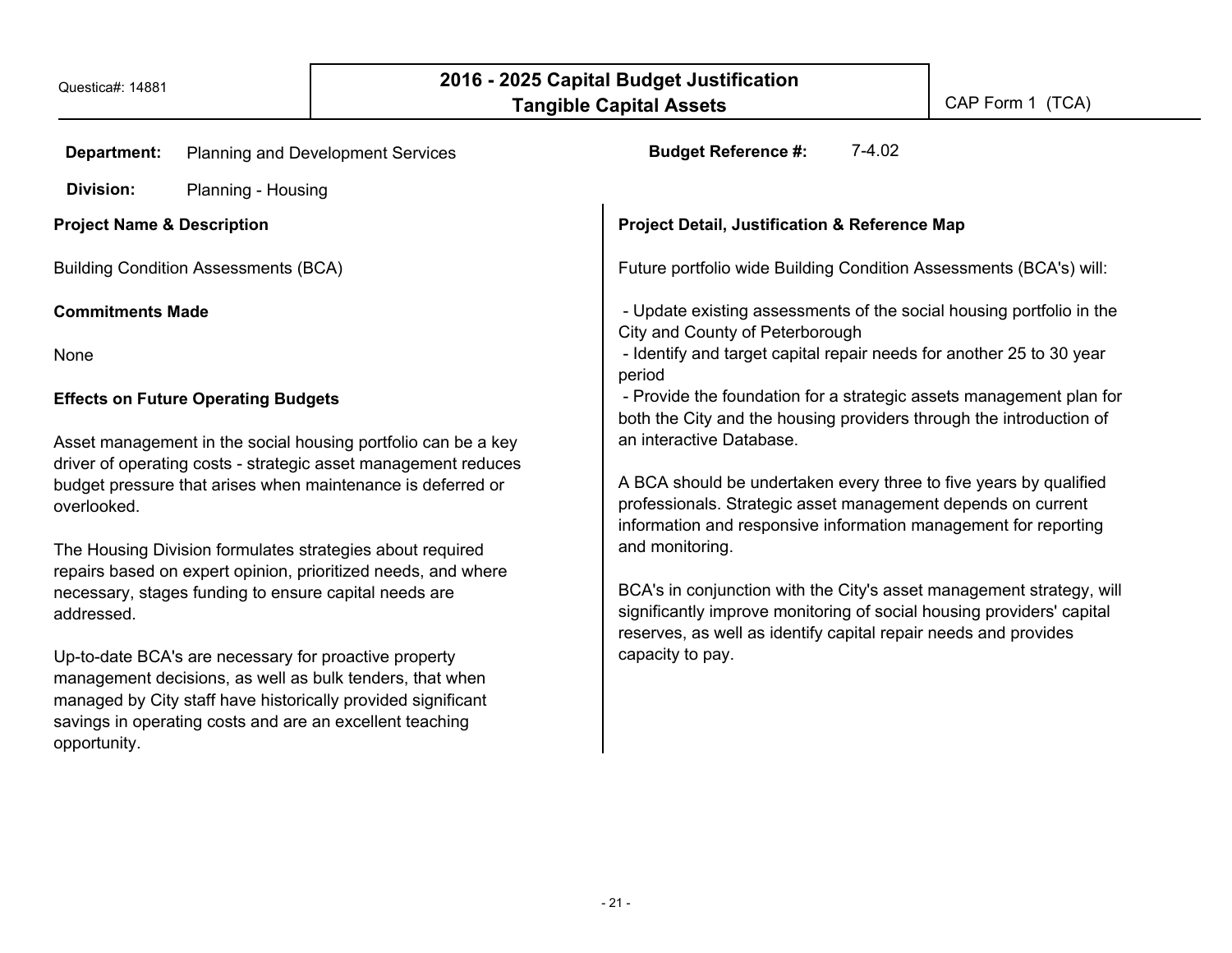## **Tangible Capital Assets Ten Year Capital Budget Estimates 2016-2025 & Subsequent Years**

|                                                                                                                          |                                             | Project                                                    | Approved                                   |      |      | <b>REQUESTED</b> |                                                              |      | 2021 to                               | 2026 to                                         |
|--------------------------------------------------------------------------------------------------------------------------|---------------------------------------------|------------------------------------------------------------|--------------------------------------------|------|------|------------------|--------------------------------------------------------------|------|---------------------------------------|-------------------------------------------------|
|                                                                                                                          |                                             | Total                                                      | Pre-2016                                   | 2016 | 2017 | 2018             | 2019                                                         | 2020 | 2025                                  | 2040                                            |
| <b>Department</b>                                                                                                        | Planning and Development Services           |                                                            |                                            |      |      |                  |                                                              |      |                                       |                                                 |
| <b>Division</b>                                                                                                          | Planning - Housing                          |                                                            |                                            |      |      |                  |                                                              |      |                                       |                                                 |
| <b>Project Description</b>                                                                                               | <b>Building Condition Assessments (BCA)</b> |                                                            |                                            |      |      |                  |                                                              |      |                                       |                                                 |
| Project#                                                                                                                 | $7 - 4.02$                                  |                                                            |                                            |      |      |                  |                                                              |      |                                       |                                                 |
| <b>Expenditures</b><br><b>Contractual Services</b>                                                                       |                                             | 1,050.0                                                    | 225.0                                      |      |      |                  | 125.0                                                        |      | 130.0                                 | 570.0                                           |
| <b>Total Direct Revenue</b>                                                                                              |                                             |                                                            |                                            |      |      |                  |                                                              |      |                                       |                                                 |
| <b>Direct Revenue</b><br>Other Mun-grants & fees<br>Recoveries<br><b>Total Direct Revenue</b><br><b>Net Requirements</b> |                                             | 505.9<br>112.5<br>$\underline{618.4}$<br>$\frac{431.6}{2}$ | 60.4<br>112.5<br>172.9<br>$\frac{52.1}{2}$ |      |      |                  | 67.5<br>$\underline{67.5}$<br>$\underline{\underline{57.5}}$ |      | 70.2<br>$-70.2$<br>$\underline{59.8}$ | 307.8<br>$\frac{307.8}{2}$<br>$\frac{262.2}{2}$ |
| To Be Financed From:<br><b>Reserves</b>                                                                                  |                                             |                                                            |                                            |      |      |                  |                                                              |      |                                       |                                                 |
| Social Housing Reserve                                                                                                   |                                             | 431.6                                                      | 52.1                                       |      |      |                  | 57.5                                                         |      | 59.8                                  | 262.2                                           |
| <b>Total Reserves</b>                                                                                                    |                                             | $\frac{431.6}{2}$                                          |                                            |      |      |                  | $\underline{\underline{57.5}}$                               |      | $\underline{59.8}$                    | 262.2                                           |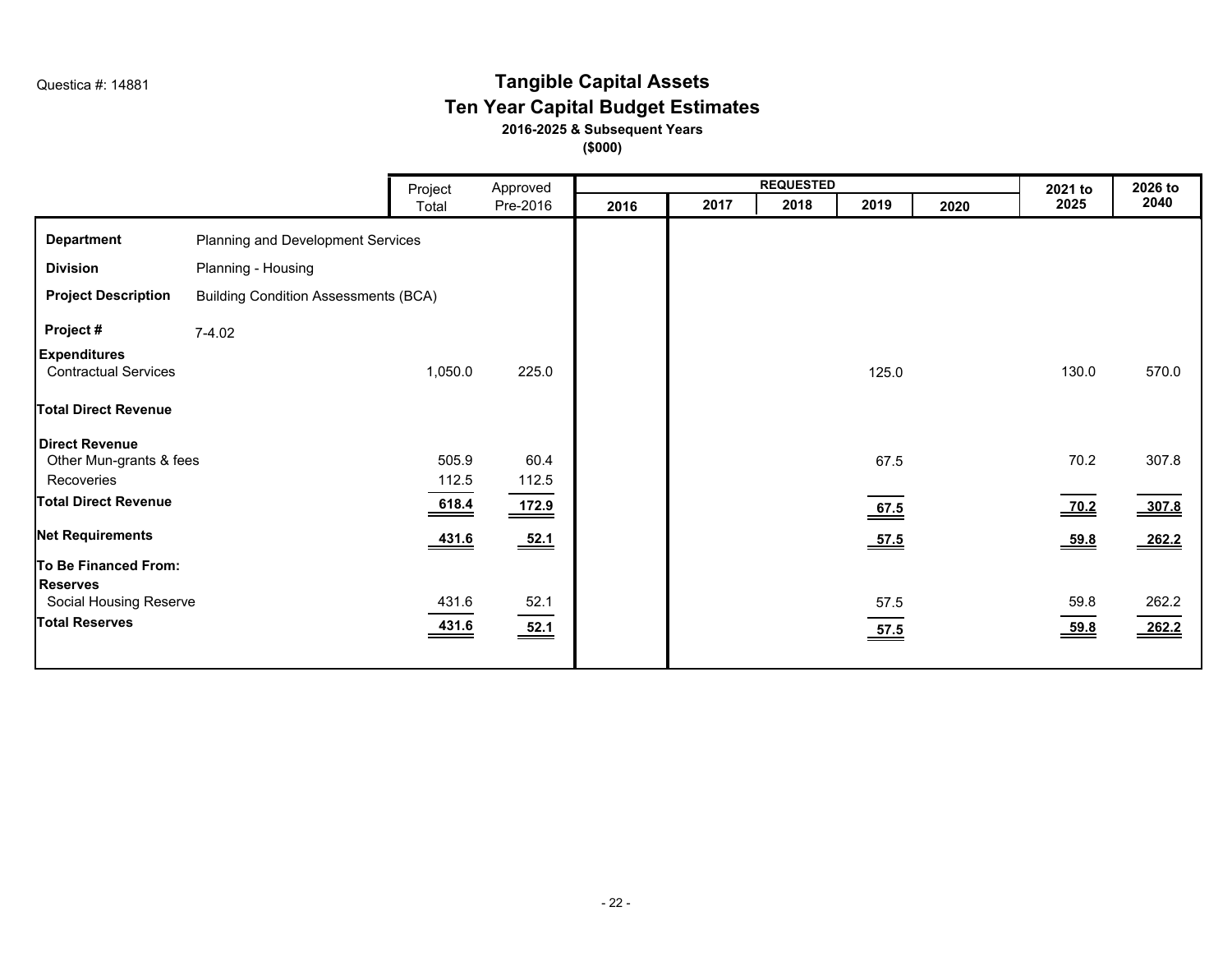| Department:                           | <b>Planning and Development Services</b>                                                                                                                                                                                                                                                                                                                                          | $7-4.03$<br><b>Budget Reference #:</b>                                                                                                                                                                                                                                                                                                                                                                                                                                                     |
|---------------------------------------|-----------------------------------------------------------------------------------------------------------------------------------------------------------------------------------------------------------------------------------------------------------------------------------------------------------------------------------------------------------------------------------|--------------------------------------------------------------------------------------------------------------------------------------------------------------------------------------------------------------------------------------------------------------------------------------------------------------------------------------------------------------------------------------------------------------------------------------------------------------------------------------------|
| Division:                             | Planning - Housing                                                                                                                                                                                                                                                                                                                                                                |                                                                                                                                                                                                                                                                                                                                                                                                                                                                                            |
| <b>Project Name &amp; Description</b> |                                                                                                                                                                                                                                                                                                                                                                                   | <b>Project Detail, Justification &amp; Reference Map</b>                                                                                                                                                                                                                                                                                                                                                                                                                                   |
|                                       | Incentives for Affordable Housing                                                                                                                                                                                                                                                                                                                                                 | This capital project continues the Peterborough tradition of<br>stimulating the production of affordable housing through a program                                                                                                                                                                                                                                                                                                                                                         |
| <b>Commitments Made</b>               |                                                                                                                                                                                                                                                                                                                                                                                   | of financial incentives.                                                                                                                                                                                                                                                                                                                                                                                                                                                                   |
|                                       | In September of 2011, Council adopted the Affordable Housing<br>Community Improvement Plan (Report PLHD11-062). This<br>initiative provided the City with the authority to grant financial<br>incentives in support of Affordable Housing according to<br>guidelines developed for a number of qualified programs.<br>In November of 2013 Council adopted the 10-year Housing and | The order of magnitude of annual cost of the investment in<br>affordable housing is \$1.1 million. Of this total it is estimated that the<br>contribution from Development Charges will account for \$90,000.<br>Other funding sources include an annual draw of \$150,000 from the<br>Municipal Partnership Fund from the Housing Division's operating<br>budget, approximately \$700,000 through tax relief and development<br>charge exemption programs, and \$100,000 from municipally |
|                                       | Homelessness Plan and the Action Plan 2014-2018                                                                                                                                                                                                                                                                                                                                   | sponsored capital grants.                                                                                                                                                                                                                                                                                                                                                                                                                                                                  |
|                                       | (PLHD13-004), including a target to achieve 500 new affordable                                                                                                                                                                                                                                                                                                                    |                                                                                                                                                                                                                                                                                                                                                                                                                                                                                            |
|                                       | housing units over the life of the plan.                                                                                                                                                                                                                                                                                                                                          | On April 7, 2014, City Council approved Report PLHD14-004<br>outlining specific financial incentives for the Mount Community                                                                                                                                                                                                                                                                                                                                                               |
|                                       | <b>Effects on Future Operating Budgets</b>                                                                                                                                                                                                                                                                                                                                        | Centre. The Council approved program includes a \$400,000 capital<br>contribution to be paid over two years (2015 and 2016). Accordingly,<br>the capital project identifies \$200,000 as a Capital Levy contribution<br>in each of 2015 and 2016.                                                                                                                                                                                                                                          |